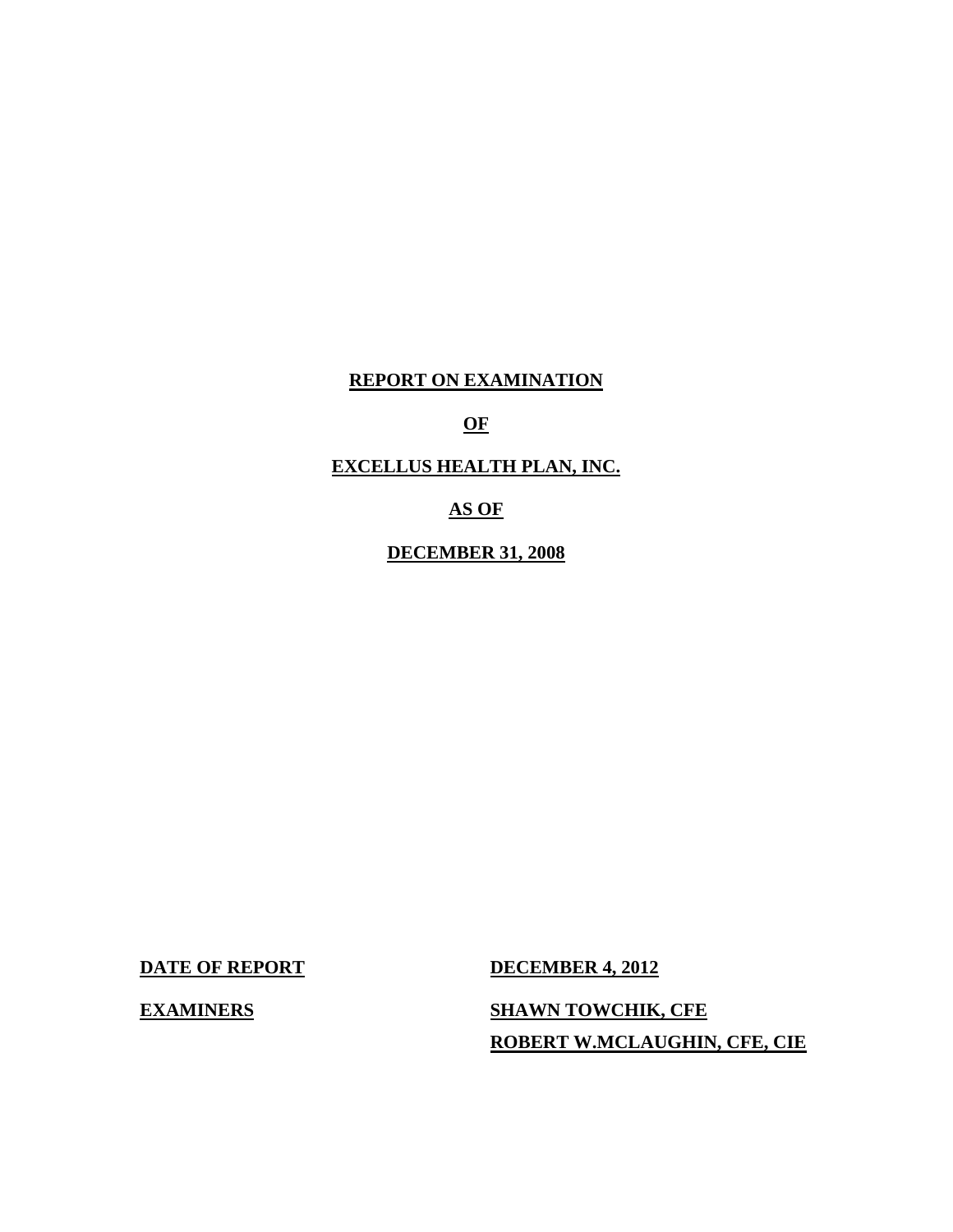## **TABLE OF CONTENTS**

| <u>ITEM NO.</u>  |                                                                        | PAGE NO. |
|------------------|------------------------------------------------------------------------|----------|
| 1.               | Scope of the examination                                               | 3        |
| 2.               | Description of the Plan                                                | 5        |
|                  | Corporate governance<br>А.                                             | 6        |
|                  | Territory and plan of operation<br><b>B.</b>                           | 9        |
|                  | C. Reinsurance                                                         | 10       |
|                  | D. Holding company system                                              | 11       |
|                  | Significant operating ratios<br>E.                                     | 18       |
|                  | F. Investment activities                                               | 18       |
|                  | G. Provider and third party administrative                             |          |
|                  | arrangements                                                           | 19       |
|                  | Information systems<br>Н.                                              | 19       |
| 3.               | <b>Financial statements</b>                                            | 21       |
|                  | <b>Balance</b> sheet<br>A.                                             | 21       |
|                  | Statement of revenue, expenses and capital<br><b>B.</b><br>and surplus | 23       |
| $\overline{4}$ . | Common stocks – subsidiary investments                                 | 24       |
| 5.               | Claims unpaid                                                          | 25       |
| 6.               | Subsequent events                                                      | 26       |
| 7.               | Compliance with prior report on examination                            | 29       |
| 8.               | Summary of comments and recommendations                                | 40       |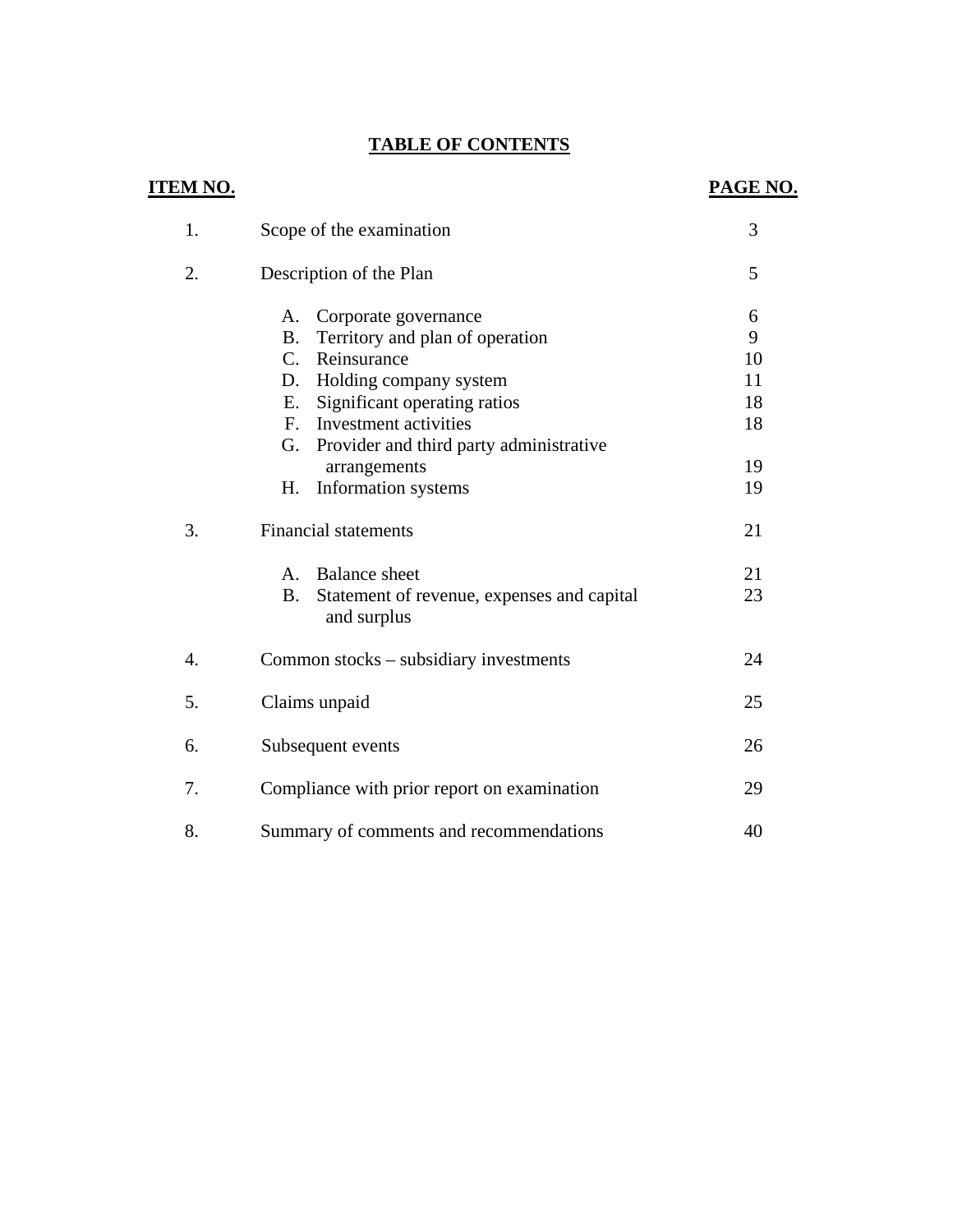

## NEW YORK STATE DEPARTMENT<sub>of</sub> **NCIAL SERVICES**

Andrew M. Cuomo<br>Governor

 Andrew M. Cuomo Benjamin M. Lawsky Superintendent

December 4, 2012

Honorable Benjamin M. Lawsky Superintendent of Financial Services Albany, New York 12257

Sir:

Pursuant to the requirements of the New York Insurance Law, and acting in accordance with the instructions contained in Appointment Number 30220, dated July 10, 2009 annexed hereto, we have made an examination into the condition and affairs of Excellus Health Plan, Inc., a health service corporation licensed pursuant to Article 43 of the New York Insurance Law, as of December 31, 2008, and submit the following report thereon.

The examination was conducted at the home office of Excellus Health Plan, Inc. located at 165 Court Street, Rochester, New York.

Wherever the designations the "Plan", "EHP", or "Excellus" appear herein, without qualification, they should be understood to indicate Excellus Health Plan, Inc., a wholly-owned subsidiary of Lifetime Healthcare, Inc.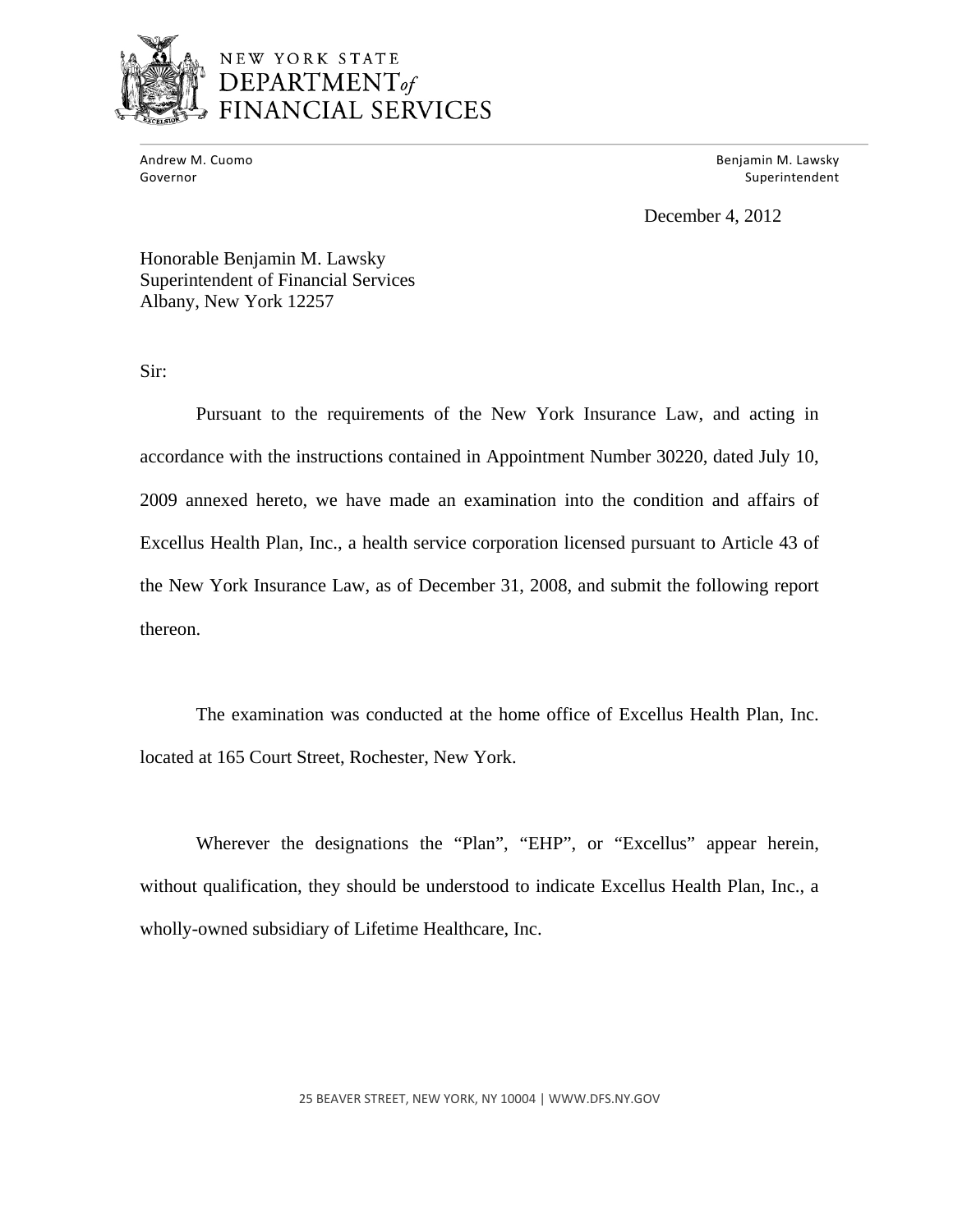Wherever the designation the "Parent" appears herein, without qualification, it should be understood to indicate Lifetime Healthcare, Inc., a not-for-profit holding company.

Wherever the designation the "Department" appears herein, without qualification, it should be understood to indicate the New York State Department of Financial Services.

A separate Market Conduct examination reviewing the manner in which the Plan conducted its business practices and fulfilled its contractual obligations to policyholders and claimants was conducted as of December 31, 2007. A separate report thereon has been filed by the Department.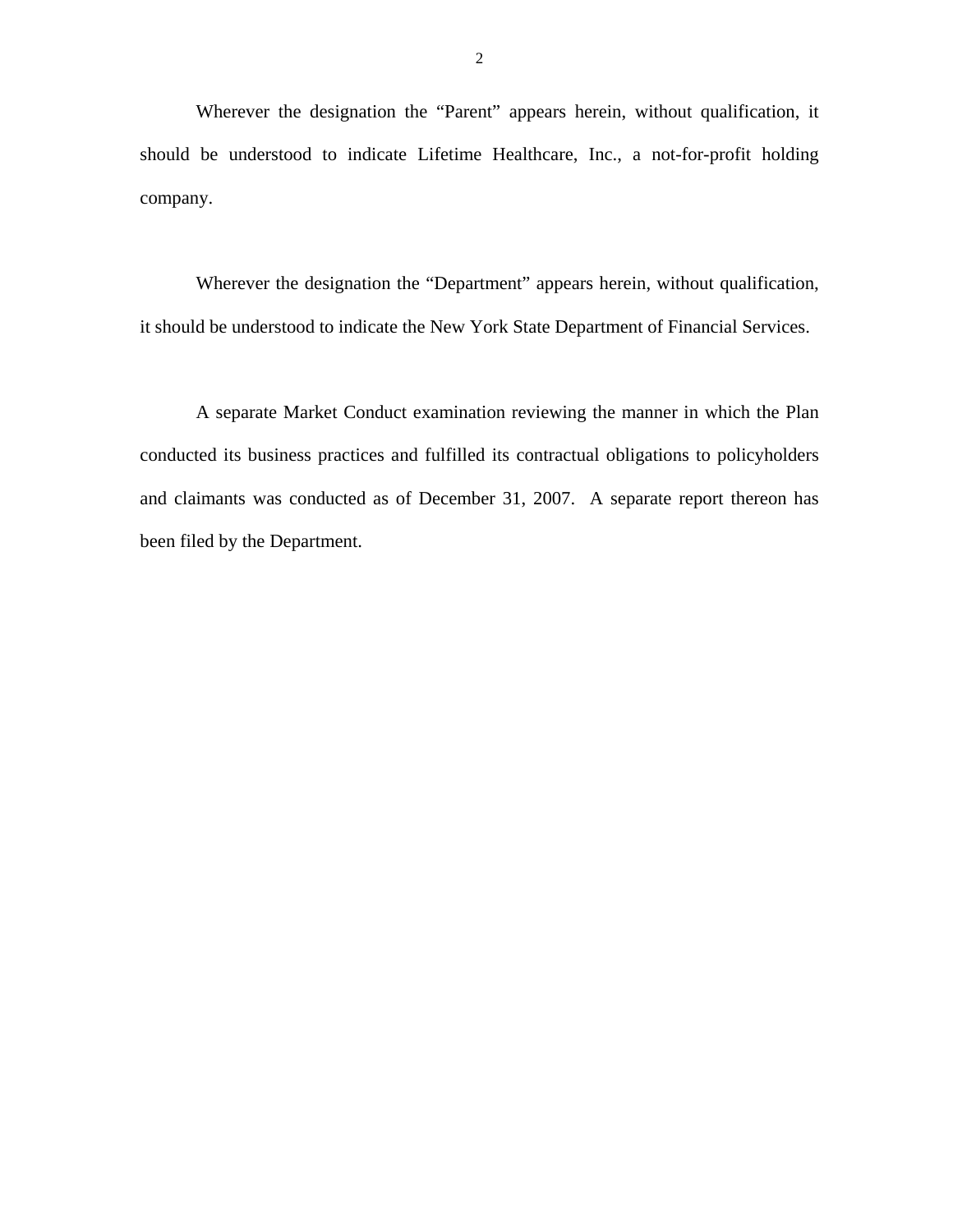#### **1. SCOPE OF THE EXAMINATION**

The Plan was previously examined as of December 31, 2003. This examination of the Plan was a financial examination as defined in the National Association of Insurance Commissioners ("NAIC") *Financial Condition Examiners Handbook, 2008* Edition (the "Handbook") and it covers the five-year period from January 1, 2004 through December 31, 2008. The examination was conducted observing the guidelines and procedures in the Handbook, and where deemed appropriate, transactions occurring subsequent to December 31, 2008 were also reviewed.

The examination was conducted on a risk-focused basis in accordance with the provisions of the Handbook, which provides guidance for the establishment of an examination plan based on the examiners' assessment of risk in the Plan's operations and utilizes that evaluation in formulating the nature and extent of the examination. The examiners planned and performed the examination to evaluate the Plan's current financial condition, as well as to identify prospective risks that may threaten the future solvency of Excellus Health Plan, Inc.

The examiners identified key processes, assessed the risks within those processes and assessed the internal control systems and procedures used to mitigate those risks. The examination also included an assessment of the principles used and significant estimates made by management, an evaluation of the overall financial statement presentation, and determined management's compliance with the Department's statutes and guidelines, Statutory Accounting Principles, as adopted by the Department, and annual statement instructions.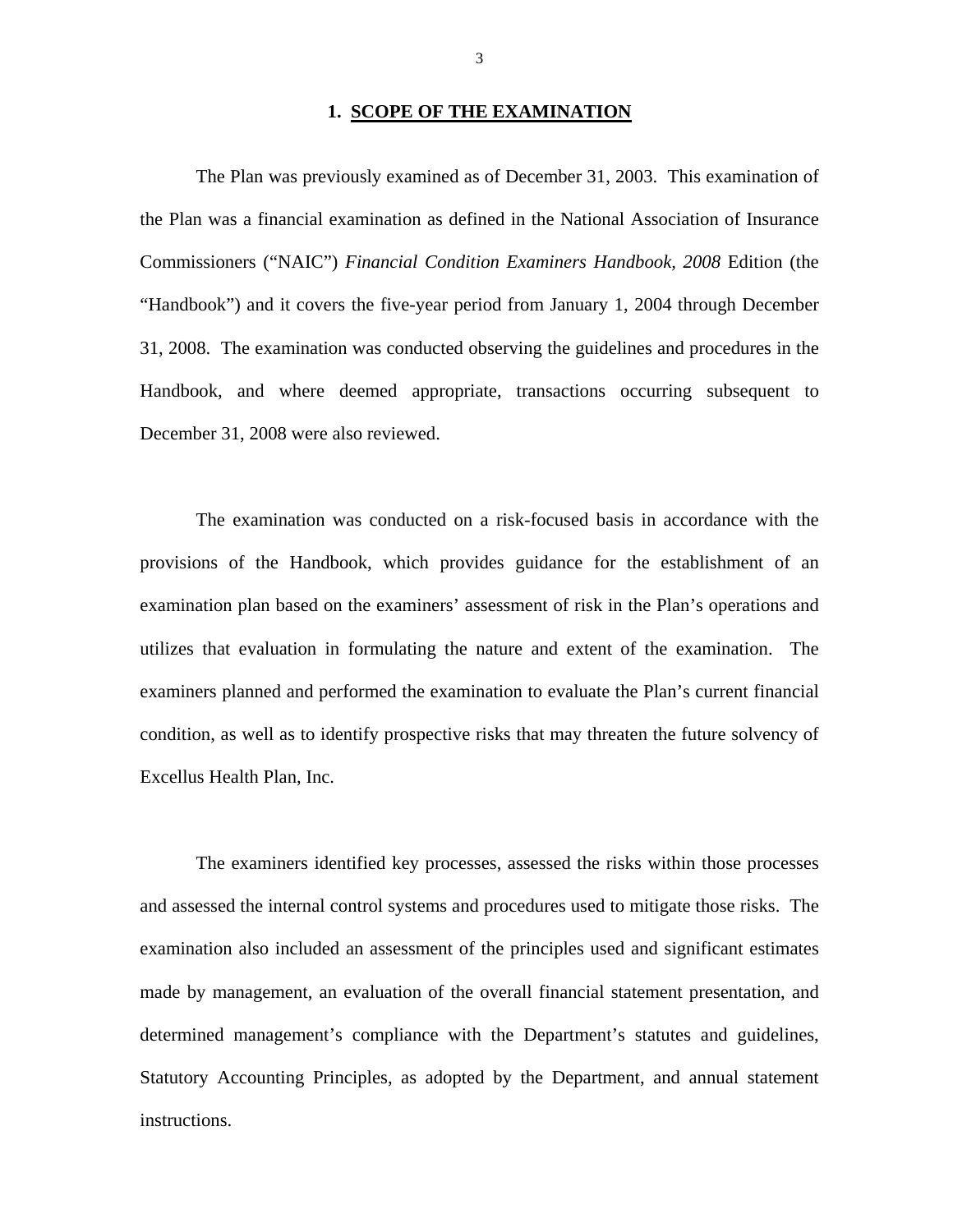Information concerning the Plan's organizational structure, business approach and control environment were utilized to develop the examination approach. The examination evaluated the Plan's risks and management activities in accordance with the NAIC's nine branded risk categories. These categories are as follows:

- Pricing/Underwriting
- Reserving
- Operational
- Strategic
- Credit
- Market
- Liquidity
- Legal
- Reputational

The Plan was audited annually for the years 2004 through 2008, by the accounting firm of Deloitte & Touche LLP ("D&T"). The Plan received an unqualified opinion in each of those years. Certain audit workpapers of D&T were reviewed and relied upon in conjunction with this examination. The Plan has an internal audit department which has been given the task of assessing the Plan's internal control structure. A review was also made of the Plan's Enterprise Risk Management program.

The examiner reviewed the corrective actions taken by the Plan with respect to the recommendations concerning issues contained in the prior financial report on examination. The results of the examiners' review are contained in Item 8 of this report.

During this examination, an information systems review was made of the Plan's computer systems and operations with the assistance of RSM McGladrey, Inc., on a riskfocused basis, in accordance with the provisions of the Handbook.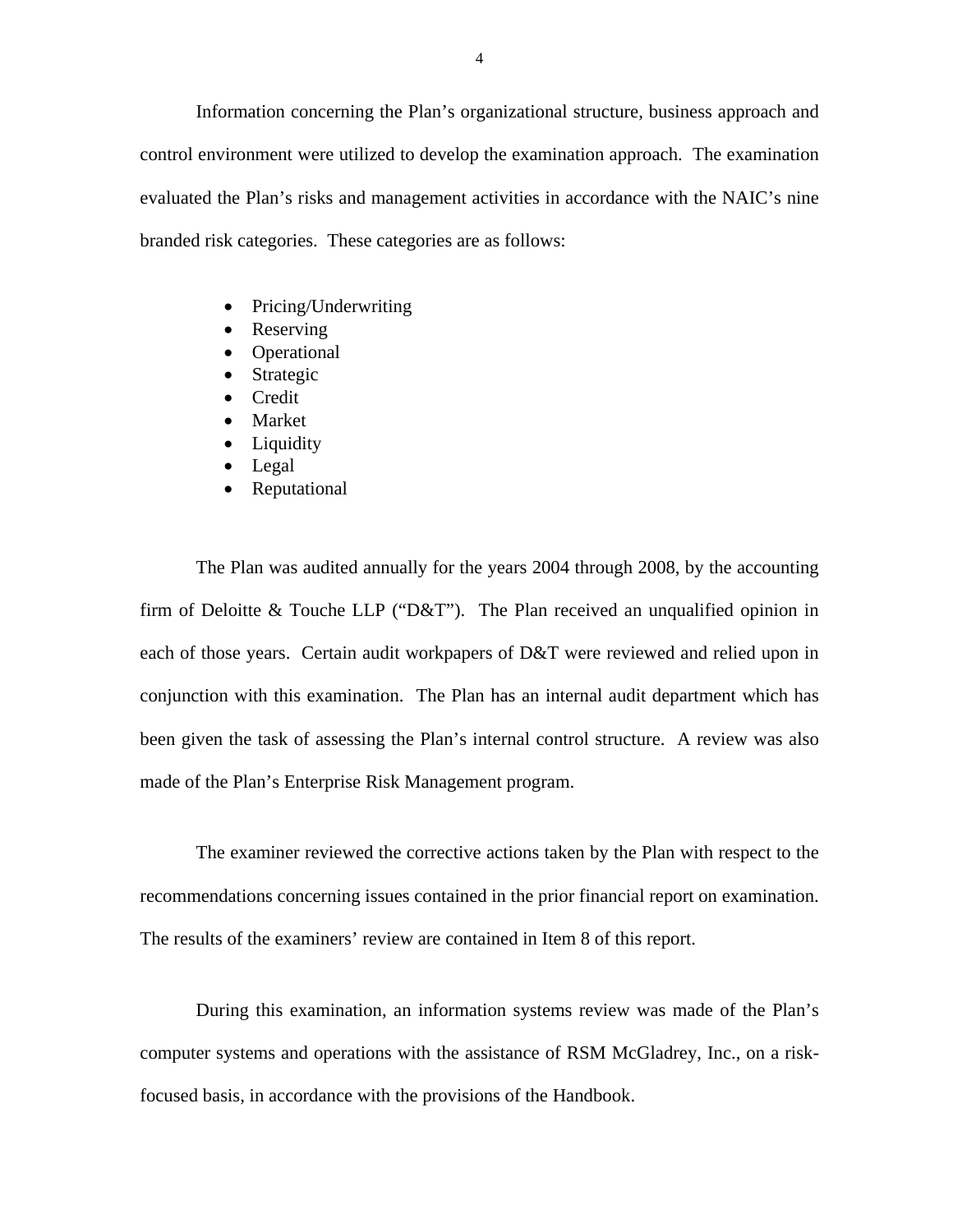This report on examination is confined to financial statements and comments on those matters which involve departure from laws, regulations or rules, or which require explanation or description.

A review was also made to ascertain what actions were taken by the Plan with regard to comments and recommendations made in the prior report on examination.

#### **2. DESCRIPTION OF THE PLAN**

Excellus Health Plan, Inc. is a domestic not-for-profit health service corporation organized and licensed pursuant to Article 43 of the New York Insurance Law. The Plan operates under two assumed (d/b/a) names for its Article 43 business, Excellus BlueCross BlueShield and Univera Healthcare. Excellus BlueCross BlueShield provides hospital, surgical-medical, major medical/comprehensive, dental and prescription drug coverages within the Rochester, New York and Central New York State regions. Univera Healthcare provides hospital, medical, dental and prescription drug coverages within an eight county area of western New York State.

The Plan also holds a Certificate of Authority under Article 44 of the New York Public Health Law to operate, as a line of business, a health maintenance organization, Excellus Health Plan, Inc. d/b/a Upstate HMO, Univera Healthcare HMO and Univera as a separate line of business. The latter two d/b/a names pertain to the Plan's HMO operations within an eight county region of the western region of New York State.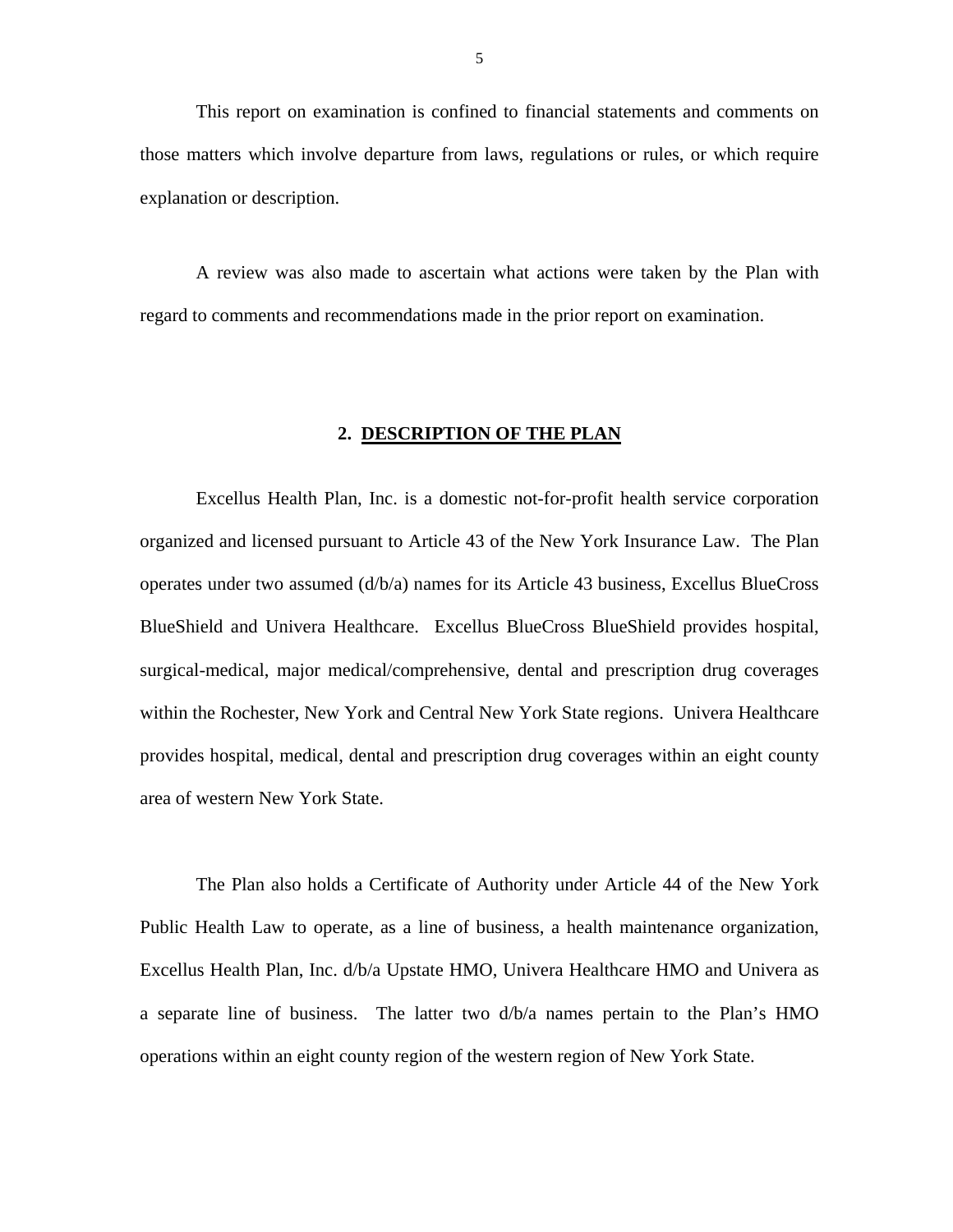<span id="page-7-0"></span>At the examination date, Lifetime Healthcare, Inc. (formerly Excellus, Inc.) was the sole member of Excellus Health Plan, Inc. Excellus Inc. changed its name on January 23, 2004 to Lifetime Healthcare, Inc., d/b/a The Lifetime Healthcare Companies. Excellus Health Plan, Inc. is the surviving entity resulting from the mergers of the Blue Cross/Blue Shield Plans in the Rochester, Central New York, and Utica-Watertown regions and HMOs in Central and Western New York; including HMO-CNY and Univera Healthcare of Central and Western New York.

#### A. Corporate Governance

Pursuant to the Plan's charter and by-laws, prior to March 26, 2008, management of the Plan was to be vested in a board of directors consisting of twenty-three members. On March 26, 2008, the Plan's by-laws were amended to reduce the required number of members of the board of directors from twenty-three to twenty. As of the examination date, the board of directors was comprised of twenty members. The board met six times during each calendar year of the examination period.

The Plan's directors as of December 31, 2008 were as follows:

Hermes L. Ames III Retired Menands, NY

Name and Residence Principal Business Affiliation

Natalie L. Brown Executive Director and CEO, Barneveld, NY Girls Scouts – Foothills Council, Inc.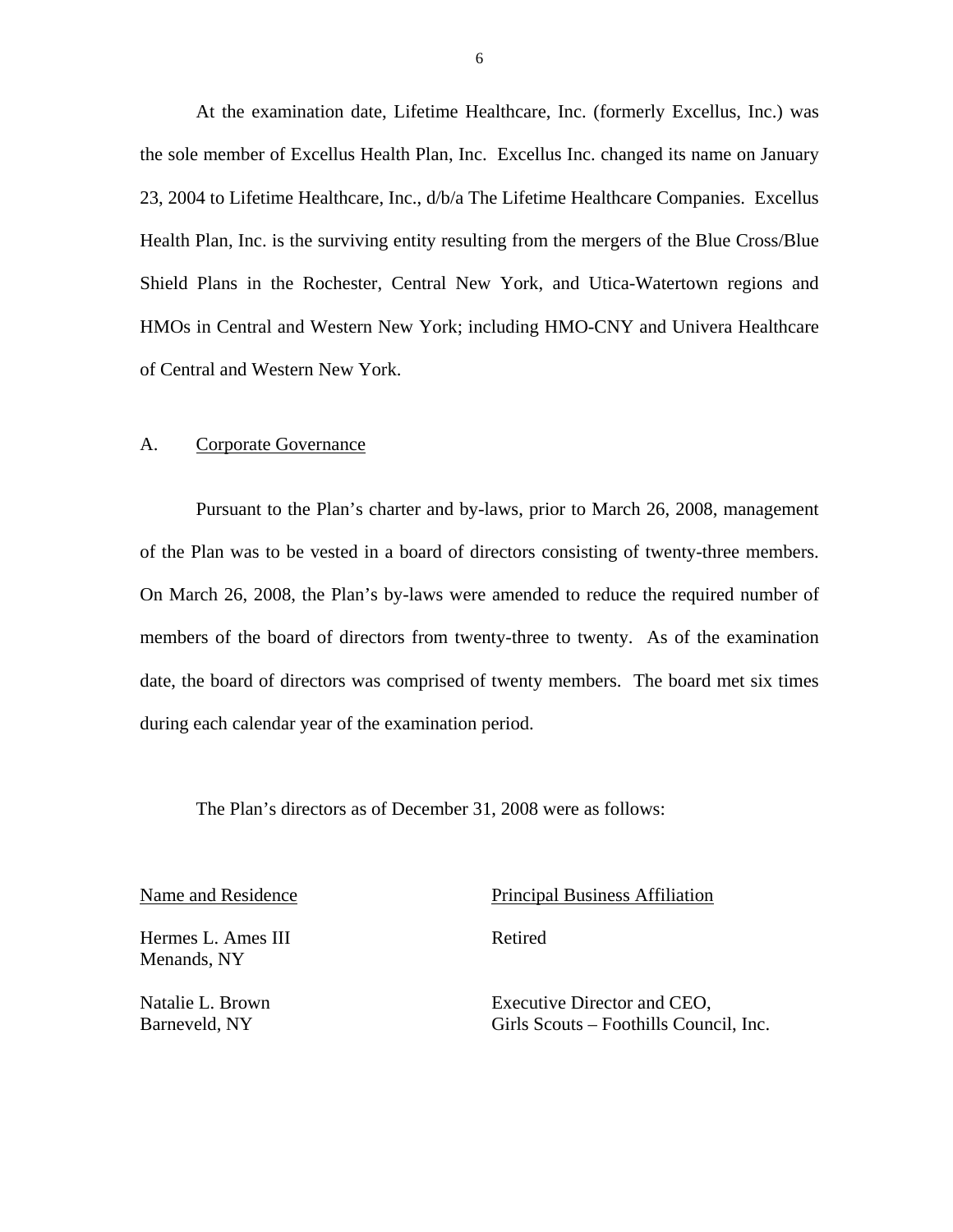Randall L. Clark East Amherst, NY

Thomas S. Coughlin Breckney, PA

Geoffrey H. Davis, PhD Little Falls, NY

John G. Doyle Jr. Rochester, NY

Deborah A. Freund, PhD Jamesville, NY

David T. Griffith New Hartford, NY

Thomas Y. Hobart Jr. Amherst, NY

David H. Klein Rochester, NY

Joseph F. Kurnath, M.D. Pittsford, NY

David R. Mackenzie, M.D. Trumansburg, NY

Thomas L. Mahoney, M.D. Pittsford, NY

Edward J. Pettinella Webster, NY

Carol Raphael New York, NY

Leonard E. Redon Pittsford, NY

David D. Reh Victor, NY

#### Principal Business Affiliation

Chairman of the Board, Dunn Tire, LLC

President and CEO, McFarland-Johnson, Inc.

Direct Superintendant and Chief Executive Officer, Hamilton-Fulton-Montgomery BOCES

President and CEO, Doyle Security Systems, Inc.

Professor, Syracuse University

President, M. Griffith, Inc.

President Emeritus, New York State United Teachers

President and CEO, Lifetime Healthcare, Inc.

Physician

President and CEO, Cayuga Medical Center of Ithaca

Physician

President and Chief Executive Officer, Home Properties

President and CEO, Visiting Nurse Services of New York

Vice President, Western Operations, Paychex, Inc.

President, The Raytec Group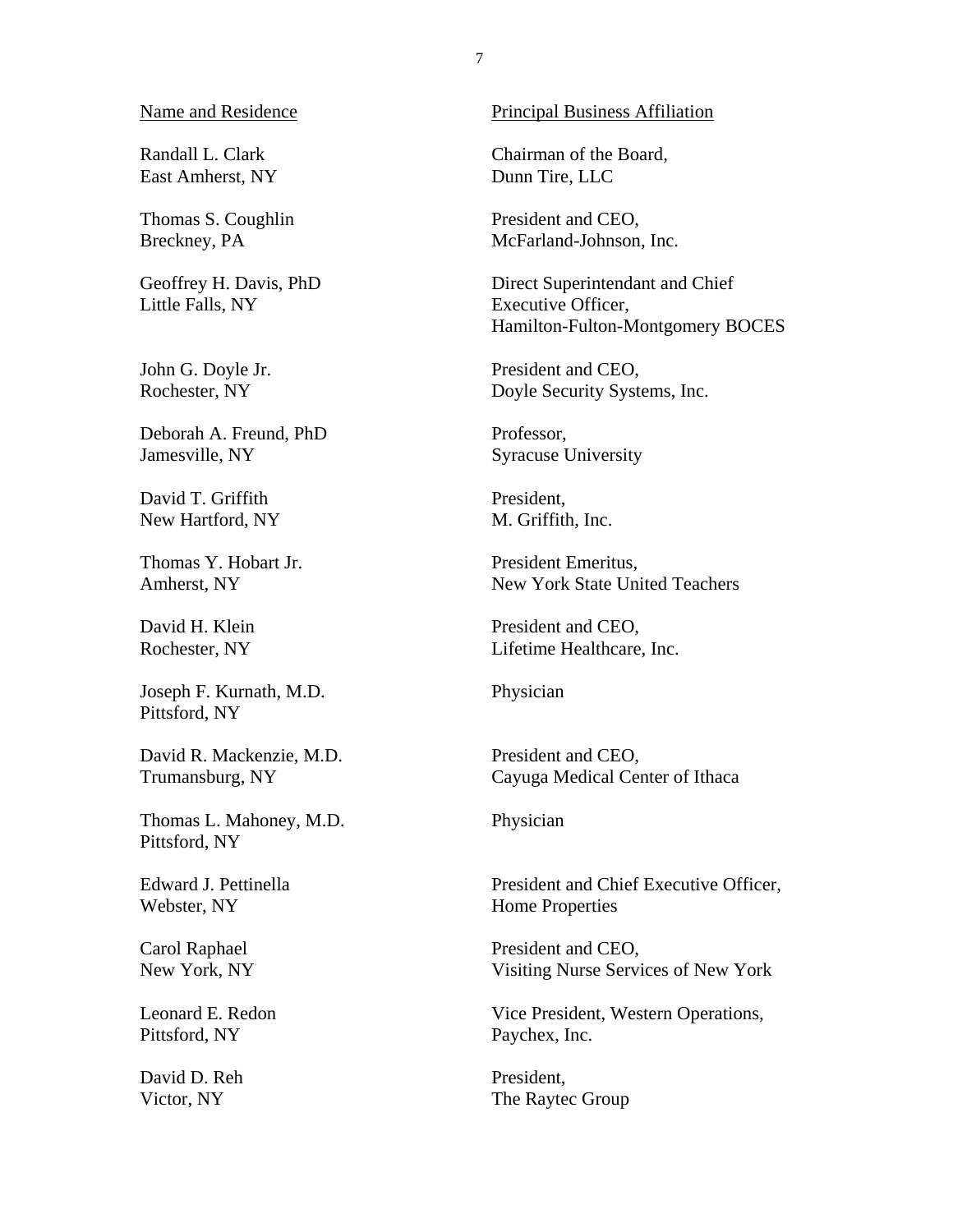| Name and Residence                        | <b>Principal Business Affiliation</b>                |
|-------------------------------------------|------------------------------------------------------|
| Casper F. Sedgwick<br>Fayetteville, NY    | Retired                                              |
| Albert J. Simone, PhD<br>Rochester, NY    | Retired                                              |
| George F. T. Yancey, Jr.<br>Rochester, NY | Managing Director,<br>DeltaPointe Capital Management |

The composition of the Plan's board of directors was in compliance with Section 4301(k)(1) of the New York Insurance Law as of December 31, 2008.

A review of the minutes of the attendance records at the Plan's board of directors' meetings held during the period under examination revealed that the meetings were well attended, with all directors attending more than one-half of the meetings they were eligible to attend.

The officers of the Plan as of December 31, 2008 were as follows:

Name Title

Christopher C. Booth Secretary

David H. Klein President & Chief Executive Officer Paul von Ebers Chief Operating Officer Emil D. Duda Chief Financial Officer

It is noted that members of the Plan's board of directors and senior management officers are also members of the board of directors and senior management officers of the Parent, as well as other affiliated companies.

8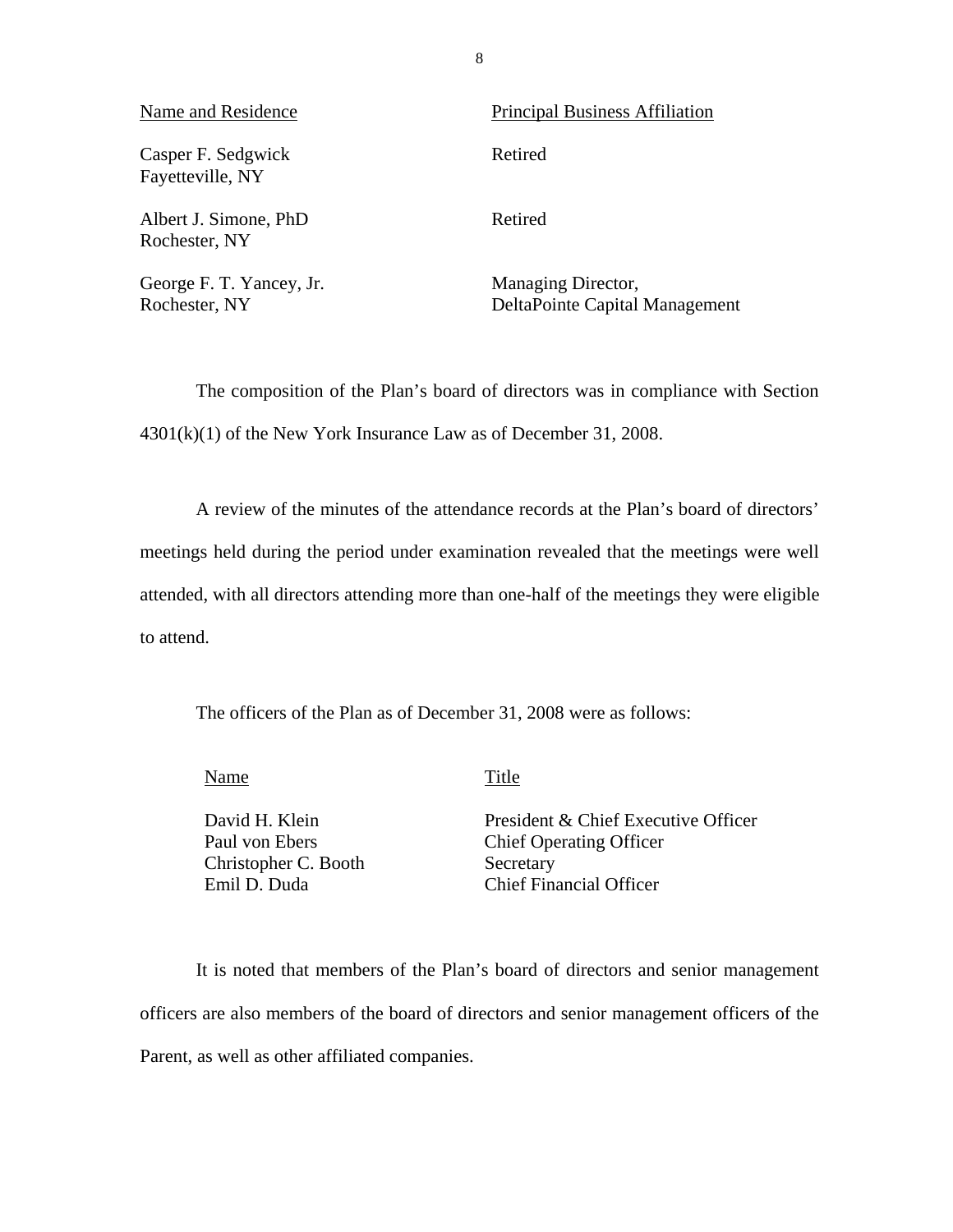Effective January 7, 2009, Paul von Ebers resigned his position as Chief Operating Officer. David H. Klein was elected by the board of directors on March 27, 2009, as President, Chief Executive Officer and the Chief Operating Officer of Excellus Health Plan, Inc.

#### B. Territory and Plan of Operation

At December 31, 2008, the Plan was authorized to transact business throughout New York State. The Plan also held a Certificate of Authority under Article 44 of the New York Public Health Law as a health maintenance organization and was authorized to transact business as a health maintenance organization in the following counties in the State of New York:

| Allegany      | Erie       | Madison    | St. Lawrence |
|---------------|------------|------------|--------------|
| <b>Broome</b> | Essex      | Monroe     | Schuyler     |
| Cattaraugus   | Franklin   | Montgomery | Seneca       |
| Cayuga        | Fulton     | Niagara    | Steuben      |
| Chautauqua    | Genesee    | Oneida     | Tioga        |
| Chemung       | Hamilton   | Onondaga   | Tompkins     |
| Chenango      | Herkimer   | Ontario    | Wayne        |
| Clinton       | Jefferson  | Orleans    | Wyoming      |
| Cortland      | Lewis      | Oswego     | Yates        |
| Delaware      | Livingston | Otsego     |              |

Excellus participates in the Blue Cross Blue Shield Association's BlueCard program. This program allows Excellus members to receive treatment from providers participating in other Blue Cross Blue Shield Plans when they travel outside of Excellus' territory. In return, members of other Blue Cross and Blue Shield plans are permitted to obtain treatment from providers in Excellus' territory on a participating basis.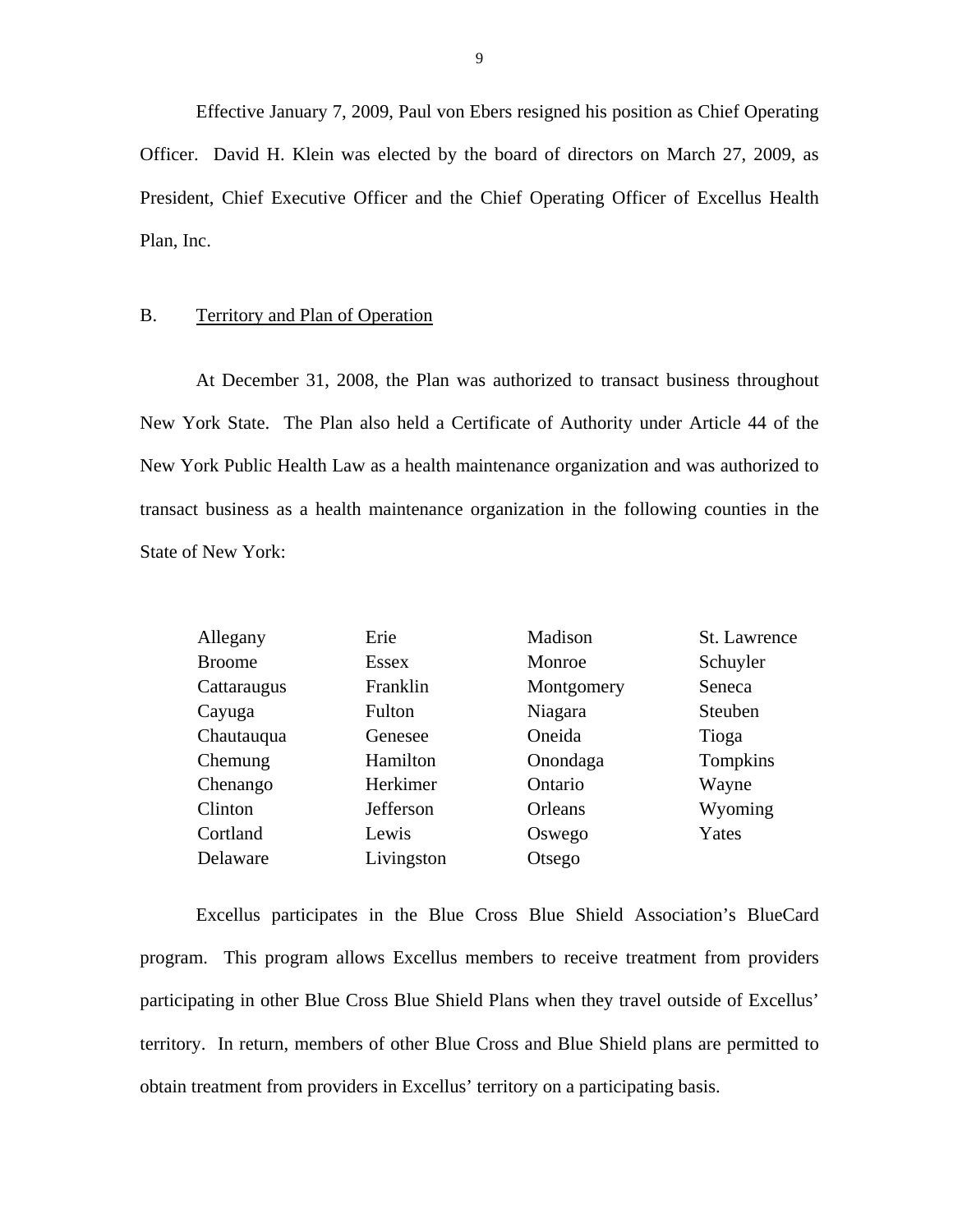The following schedule shows direct premiums written in the State of New York during the five-year examination period:

| Year | Premiums Written |
|------|------------------|
| 2004 | \$4,013,350,348  |
| 2005 | 4,425,922,827    |
| 2006 | 4,814,870,270    |
| 2007 | 5,097,311,066    |
| 2008 | 4,978,984,015    |

As of December 31, 2008, health care services were provided to 1,661,879 members. The following chart shows annual membership changes during the examination period by number and percentage:

|                | 2003 | 2004      | 2005                                                        | 2006      | 2007      | 2008       |
|----------------|------|-----------|-------------------------------------------------------------|-----------|-----------|------------|
| <b>Members</b> |      |           | 1,890,430 1,867,481 1,881,157 1,880,752 1,876,123 1,661,879 |           |           |            |
| Change %       |      | $-1.21\%$ | $+0.73\%$                                                   | $-0.02\%$ | $-0.25\%$ | $-11.42\%$ |

It was noted that the large decrease during calendar year 2008 was due, in large part, to the Plan's shift in business strategy, which resulted in the migration of insured members from community rated to self-insured contracts.

### C. Reinsurance

Effective December 31, 1989, the Plan entered into a 50% Bone Marrow and Organ Transplant reinsurance treaty with the BCS Insurance Company, an authorized reinsurer. This coverage consisted of two separate reinsurance pools that were settled annually. At the inception of the coverage year, each reinsurance participant was billed 70% of the estimated claims cost. The remaining 30% was payable to the extent that, at annual settlement, total experience was greater than the amount billed plus administrative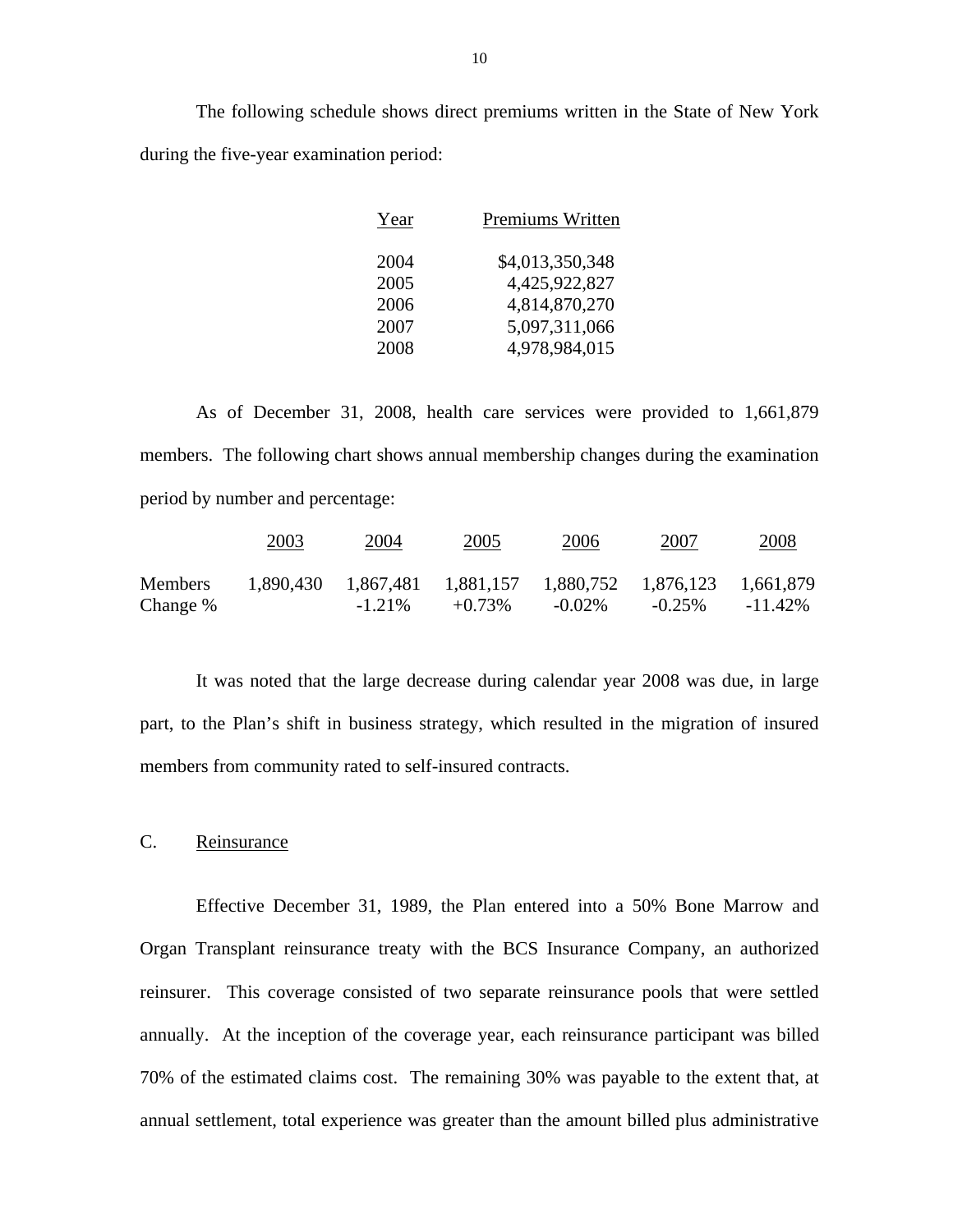<span id="page-12-0"></span>expenses. The reinsurance treaty included an insolvency clause that met the requirements of Section 1308 of the New York Insurance Law. Such reinsurance treaty was terminated effective December 31, 2005.

The Plan did not maintain any reinsurance as of the examination date.

### D. Holding Company System

As a member of a holding company system, the Plan is required to file registration statements pursuant to Article 15 of the New York Insurance Law and Department Regulation No. 52 (11 NYCRR 80). All pertinent filings made during the examination period, regarding the aforementioned statute and regulation were reviewed. No problem areas were encountered.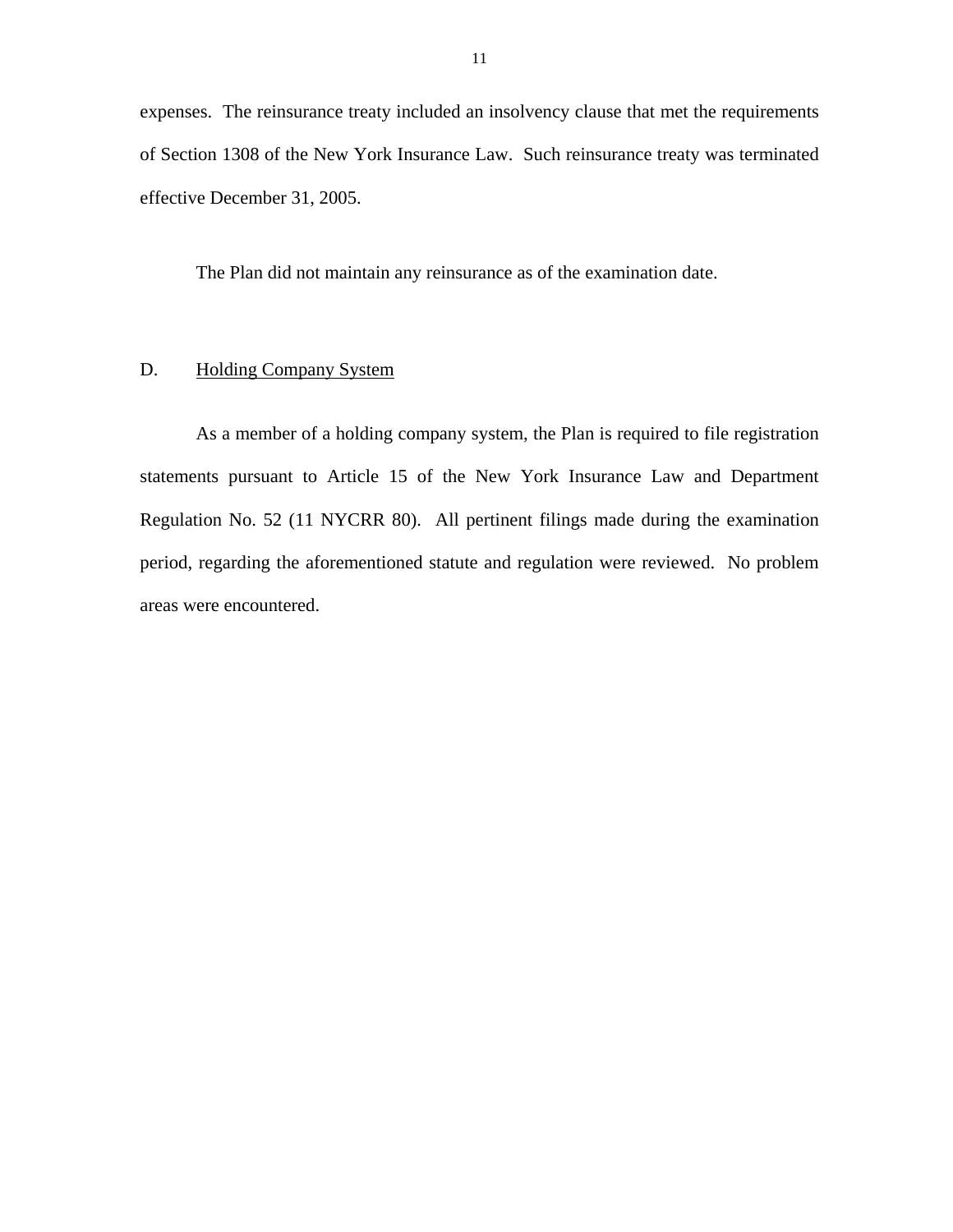The following is the organizational chart of the Plan's holding company system as of December 31, 2008:

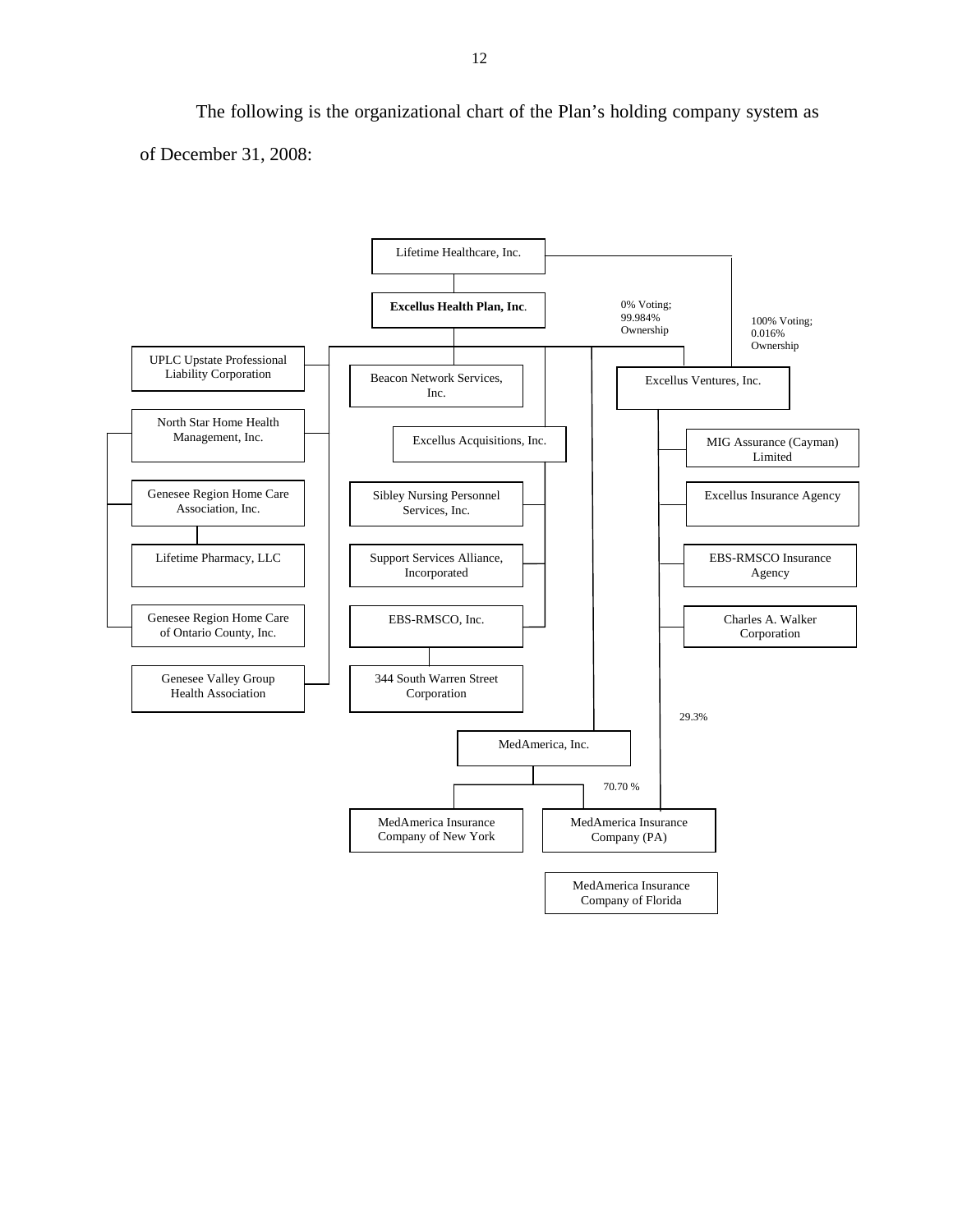As of the examination date, the Plan maintained administrative services agreements with the following affiliated entities:

- Genesee Valley Group Health Association ("GVGHA" or "Lifetime Health Medical Group") provides to the Plan with regular and systematic services (i.e. - call center services for the following: utilization notification to members, appointment availability of providers, after hour access to clinical behavioral health providers, and follow-up calls for the behavioral health referral assistance program). Reimbursement is made to GVGHA for exact costs and in certain instances, on a cost study allocation basis. The agreement was dated January 1, 2002 and was amended January 1, 2009. The Department completed its review of the original agreement on May 4, 2004. The amended agreement, dated January 1, 2009, was approved by the Department.
- Genesee Region Home Care Association, Inc. and subsidiaries ("GRHC") d/b/a Lifetime Care provides marketing, fraud abuse service, and network development services to the Plan. In addition, GRHC provides outpatient clinical peer review for physical therapy, occupational therapy and speech therapy. GRHC also administers several programs as follows:
	- o Home Care Direct, a program designed to streamline the number of calls physicians make for home care and durable medical equipment;
	- o CompassionNet Case Management, a program that provides support to children with life threatening illnesses;
	- o Healthy Steps, a program that provides at risk families with information and guidance concerning the physical, emotional, social and cognitive development of their child from birth to age three;
	- o The Home Administration Program, an initiative that includes administering synagis (an FDA approved drug for the prevention of lower tract respiratory diseases) to infants at home.
	- o Also, GRHC provides post-closure functions for Univera home care.

Reimbursement is made to GRHC for exact costs and in certain instances, on a cost allocation basis. The Department issued a "no objection" letter relative to such agreement on June 21, 2004. The agreement was amended on December 24, 2007 and amended a second time on March 9, 2009. The Department issued "no objection" letters relative to the aforementioned amendments to this agreement.

 Univera Community Health, Inc. ("UCH"), formerly Buffalo Community Health Plan, Inc. is a not-for-profit prepaid health service plan (PHSP) that provides comprehensive health care to enrolled Medicaid, Family Health Plus, and Child Health Plus populations in western New York. The Plan is one of three members of UCH and the other two members are Erie County Medical Center ("ECMC"), and Kaleida Health ("Kaleida"). A management service agreement between Excellus and UCH was approved by the New York State Department of Health on April 18, 2007.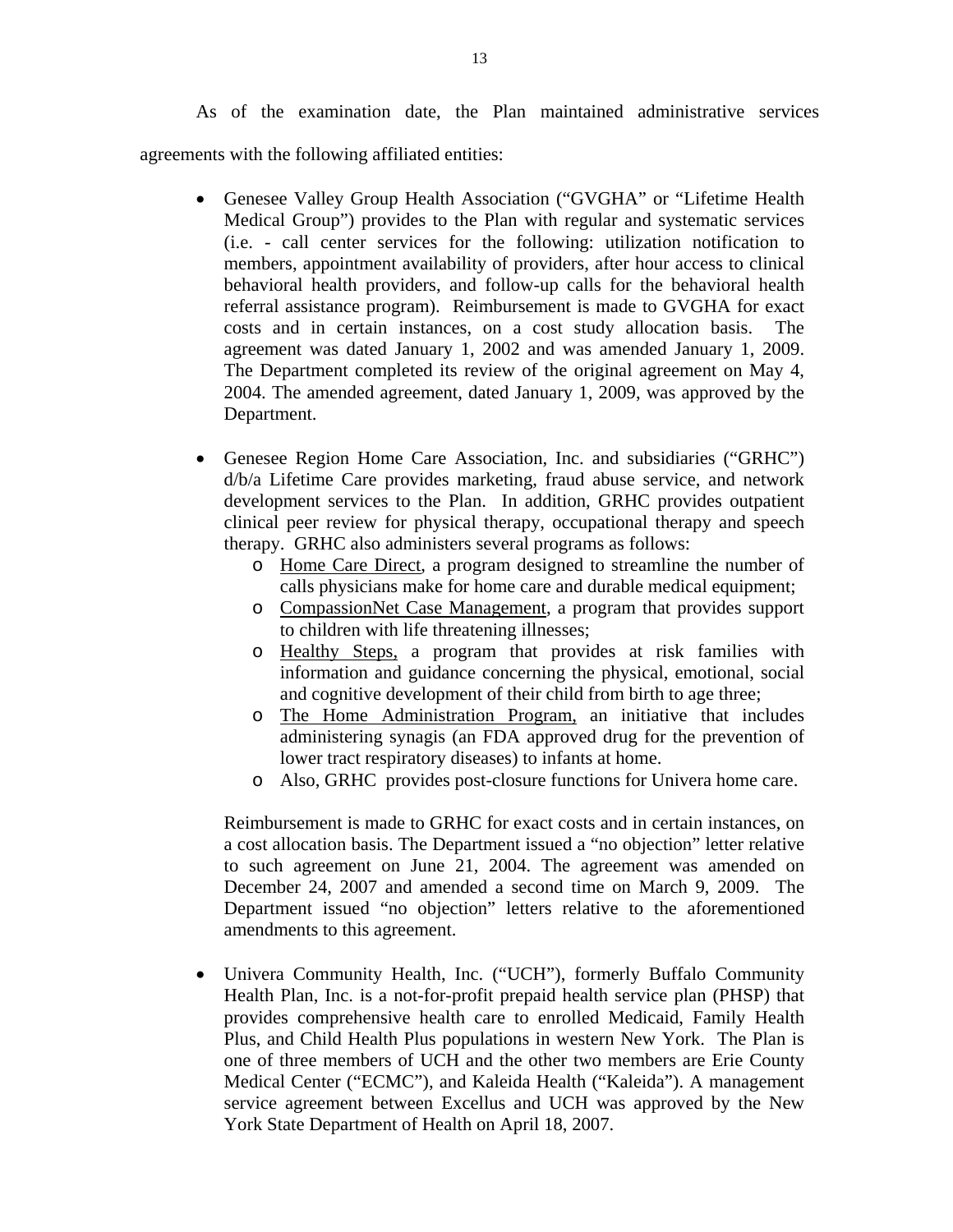Acquisitions, Inc., which in turn is a wholly-owned subsidiary of the Plan. EBS-RMSCO, Inc. ("RMSCO") is a wholly-owned subsidiary of Excellus RMSCO entered into a statutory merger on September 30, 2008, with the following wholly-owned subsidiaries of Excellus Acquisitions, Inc.: EBS Benefit Solutions, Inc. ("EBS"), Medical Claims Services ("MCS"), and Fringe Benefit Analysts ("FBA"). RMSCO, the surviving legal entity, changed its name to EBS-RMSCO, Inc., effective October 1, 2008. RMSCO administers the Plan's self-funded workers' compensation program, (i.e. utilization review for clinical issues, case management, and pharmacy benefit management). In addition, it administers pre-existing condition, cosmetic services, and chiropractic consultant case management related reviews. RMSCO also provides claim reimbursement negotiations and second level reviews of claims denied for medical necessity under the terms of the agreement.

This agreement, dated July 14, 2004, between Excellus and RMSCO, Inc. was initially submitted to the Department on February 20, 2004 and a "no objection" letter was issued by the Department relative to such agreement on July 8, 2004. The agreement was amended effective December 15, 2007 and a "no objection" letter was issued for this amendment on October 3, 2007.

 EBS-RMSCO Services, Inc., formerly EBS Benefit Services, Inc. prior to entering a pooling of interest merger on September 30, 2008, administers the Plan's employee welfare plan benefits, which include the pension plan, flexible spending accounts, dental and vision administration, COBRA administration and retiree premium billing. It also administers the variable pay plan and the Board of Directors deferred compensation plan programs.

The agreement, dated June 1, 2005, between Excellus and RMSCO, Inc. was filed with the Department on May 11, 2005. The Department issued a "no objection" letter relative to this agreement on May 18, 2005. The agreement was amended effective January 1, 2006 and the Department issued a "no objection" letter dated November 30, 2006.

- Support Service Alliance, Inc. ("SSA") is a wholly-owned subsidiary of Excellus Acquisitions, Inc., which in turn is a wholly-owned subsidiary of the Plan. SSA administers insurance sales through the use of the Plan's internal sales force and associated services to small groups of 10 or fewer employees. The agreement was approved by the Department on September 6, 2007.
- MedAmerica Insurance Company of New York (MANY) is provided personnel, office space and related management services by the Plan under the terms of an administrative services agreement. In addition, the Plan provides reserve calculation, premium billing, collecting and reporting, and document services to MANY. The agreement, originally dated January 1, 2002, was renewed on March 1, 2004, and an amendment was filed with and approved by the Department on October 7, 2007.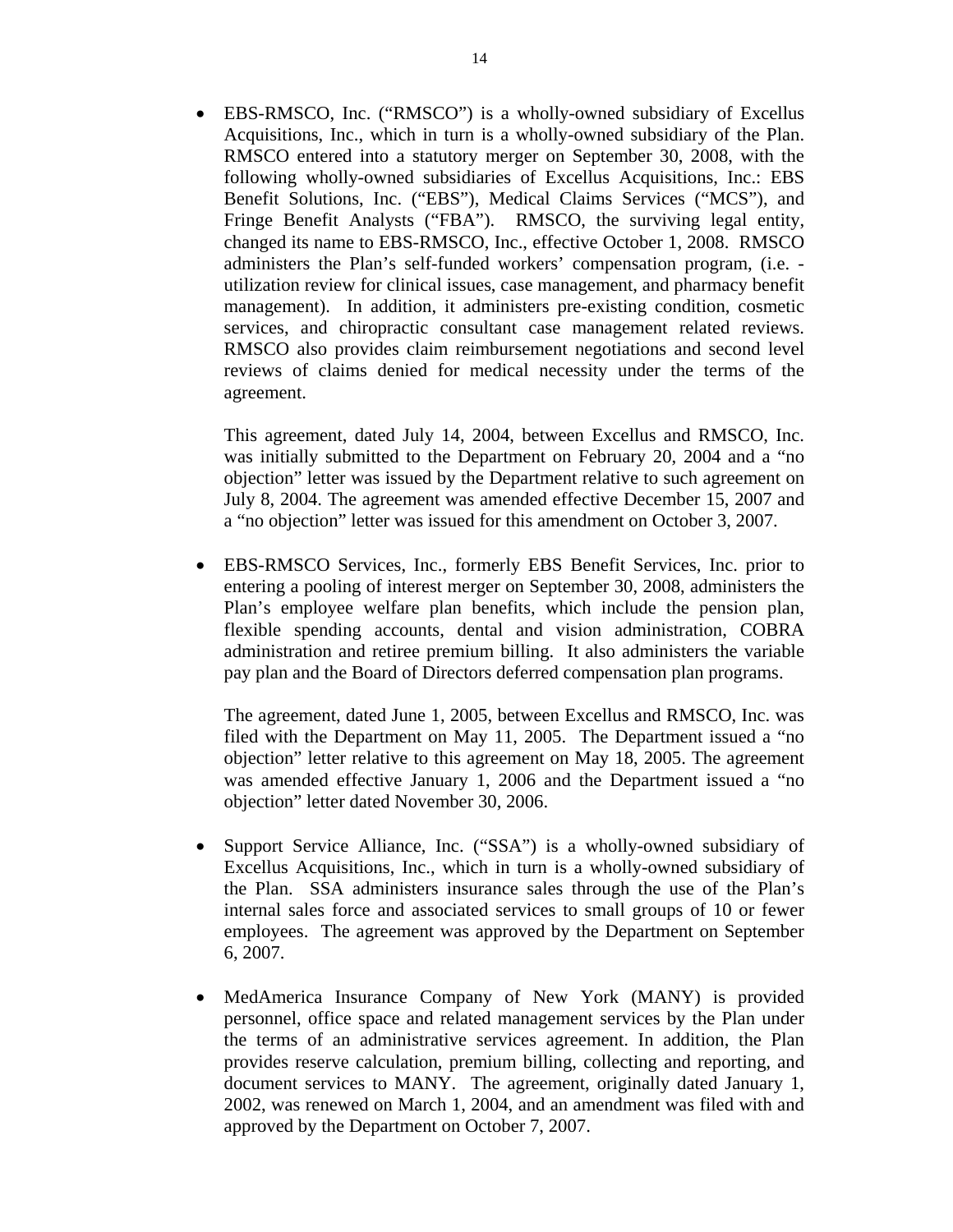Excellus Insurance Agency ("EIA") is provided telephone services, print mail services, human resources, payroll services, and legal services by the Plan under the terms of an administrative services agreement. The agreement was effective December 10, 2007, and was approved by the Department on November 23, 2007.

It was also noted that Excellus is a party to a federal income tax allocation agreement with its Parent, Lifetime Healthcare, Inc. and its other eligible domestic subsidiaries. The federal income tax allocation agreement filed with the Department contains a provision that complies with Department Circular Letter No. 33 (1979) in that a method is established to ensure the domestic insurers enforceable right to recoup federal income taxes in the event of future net losses. The federal income tax allocation agreement was approved by the Department on October 5, 2005. The agreement was refiled with the Department on December 14, 2006, for the purpose of adding an escrow account and letter of credit clause and changing the effective date of the agreement to January 1, 2006. On December 28, 2007, the agreement was refiled again with the Department for the purpose of adding additional parties to the agreement and changing the effective date of the agreement to January 1, 2007.

The tax allocation agreement and amendments thereto have been approved by the Department.

Section 1505(d)(3) of the New York Insurance Law states, in part:

"(d) The following transactions between a domestic controlled insurer and any person in its holding company system may not be entered into unless the insurer has notified the superintendent in writing of its intention to enter into any such transaction at least thirty days prior thereto, or such shorter period as he may permit, and he has not disapproved it within such period:

... (3) rendering of services on a regular or systematic basis;"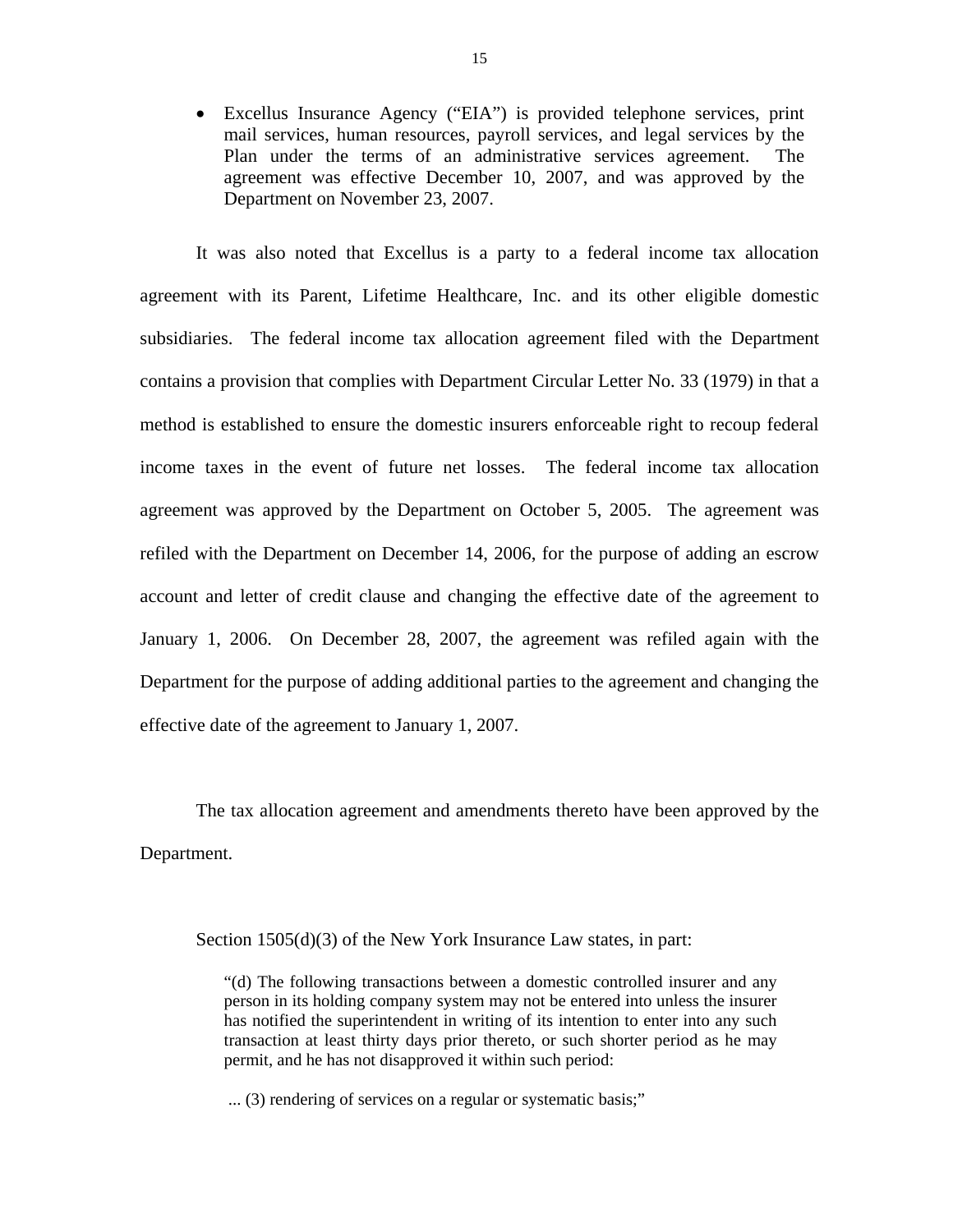The Plan engaged in regular transactions with Excellus Ventures, Inc., an affiliate, without prior notification to the Superintendent. Such transactions were entered into in the Plan's role as the provider of administrative services to the affiliate, though such arrangement was made without a formal document.

It is recommended that the Plan comply with Section  $1505(d)(3)$  of the New York Insurance Law and file with this Department an administrative services agreement for any affiliate for which the Plan renders services on a regular or systematic basis.

The Plan subsequently filed its administrative services agreement with Excellus Ventures, Inc. with the Department on July 6, 2009. The Department issued a "no objection" letter relative to such administrative services agreement on September 8, 2009.

Excellus, at the time of examination, had guarantees in place with two rating agencies, A.M. Best and Standard & Poors, relative to the guaranty of payment of the policyholder obligations of the following long-term care entities: MedAmerica Insurance Company ("MAPA"), MedAmerica Insurance Company of New York, Inc. and MedAmerica Insurance Company of Florida ("MAFL") collectively, the "MedAmerica Companies". These guarantees were disclosed in a footnote to the 2008 independent Certified Public Accountant's report of the Plan. The footnote indicated that the direct policyholder obligations amounted to \$594,190,000 at December 31, 2008, but that management believed any possible payment related to the guarantees were remote and would not have a material impact on the Plan's liquidity or surplus.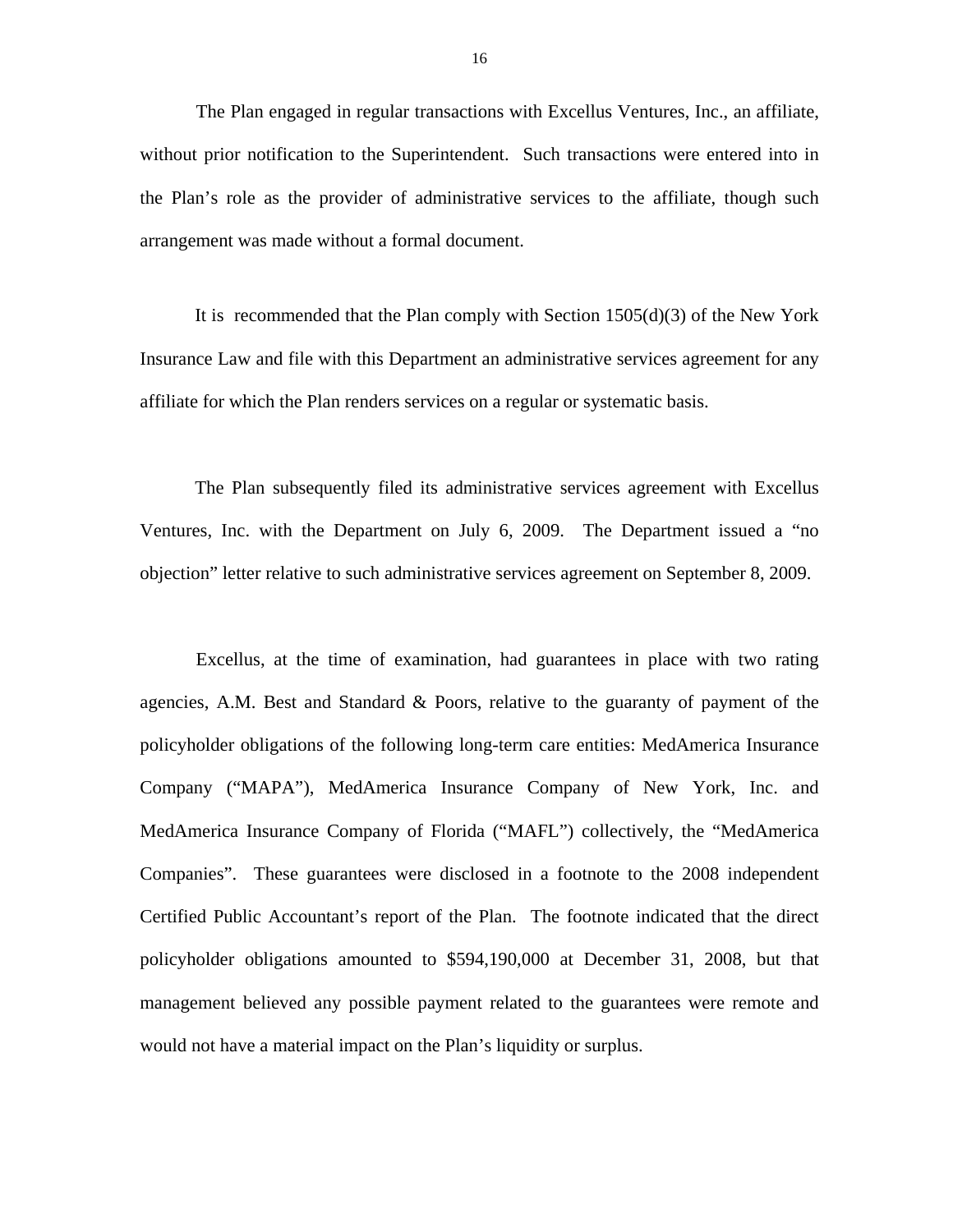The Department subsequently indicated in its letter dated November 6, 2009 to the Plan that, in issuing guarantees of insurance policy obligations of the MedAmerica Companies, the Plan was doing an insurance business of a kind it is not authorized for in New York.

In response to the above concerns raised by the Department, regarding the practice of guaranteeing the insurance obligations of the MedAmerica Companies, the Plan discontinued the guarantees for all policies issued by the MedAmerica Companies on and after July 1, 2010.

In this regard, the Plan entered into a Capital Support Agreement with the MedAmerica Companies, effective the same date in which the Plan agreed to take all actions to ensure that the MedAmerica Companies shall have sufficient assets for the timely payment of amounts due on policies issued by such Companies on or after July 1, 2010.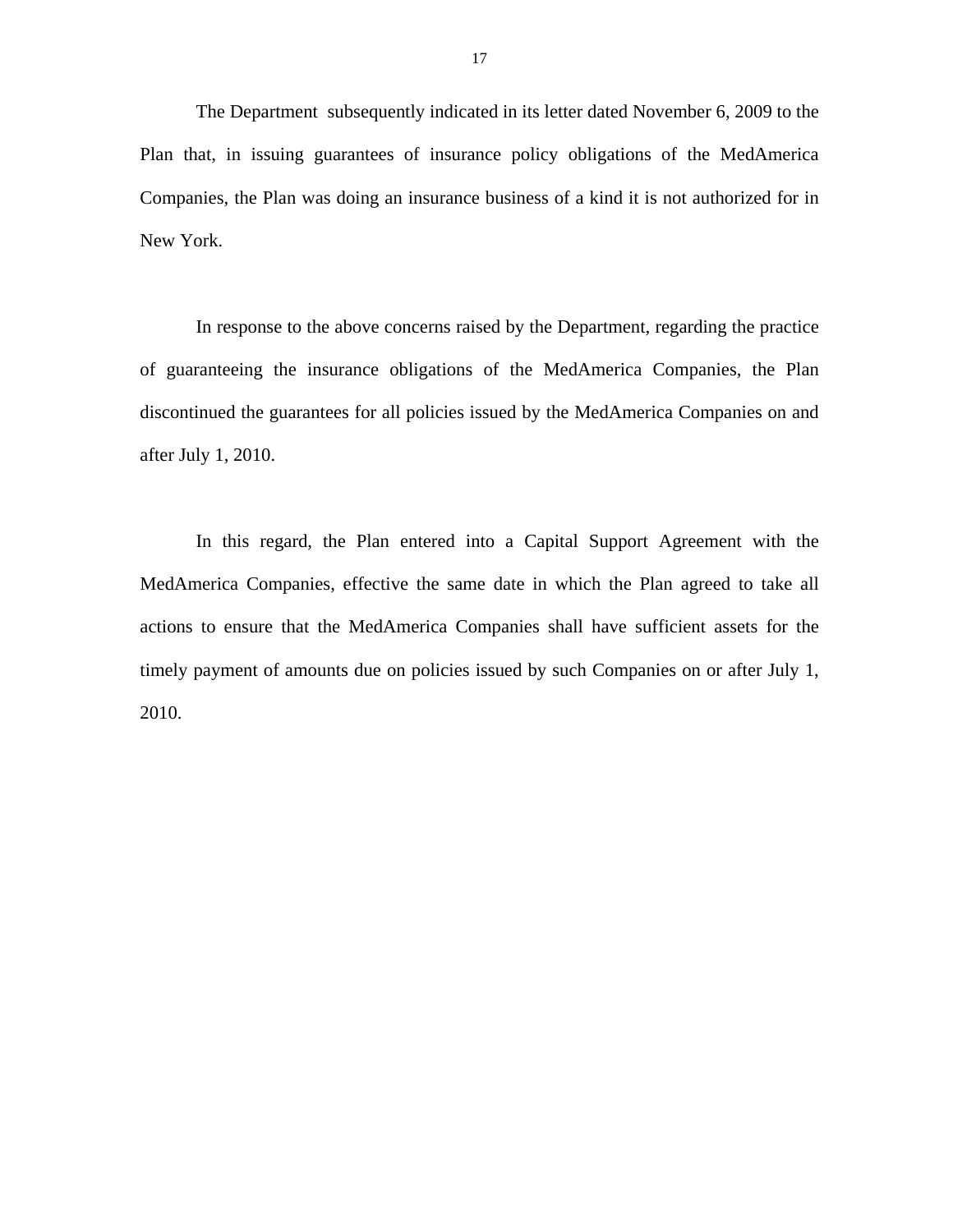#### <span id="page-19-0"></span>E. Significant Operating Ratios

The underwriting ratios presented below are on an earned-incurred basis and encompass the five-year period covered by this examination:

|                                 | <b>Amounts</b>   | Ratios  |
|---------------------------------|------------------|---------|
| Total hospital and medical      | \$20,655,142,510 | 88.30%  |
| Claims adjustment expenses      | 1,120,644,796    | 4.80%   |
| General administrative expenses | 1,169,821,602    | 5.00%   |
| Net underwriting gain           | 447,373,427      | 1.90%   |
| Net premium income              | \$23,378,982,335 | 100.00% |

### F. Investment Activities

During the examination period, the Plan contracted with nine investment managers for their diverse investment approaches and for specialized expertise. The activities of these nine investment managers were overseen by a consultant, Prime, Buchholz & Associates until October 1, 2004. Effective October 1, 2004, Cardinal Investment Advisors became the new investment consultant. The custodians for the Plan's investments during the examination period were as follows:

- o M&T Bank January 1, 2004 to February 1, 2004.
- o HSBC Bank February 1, 2004 to October 1, 2007.
- o The Northern Trust Company October 1, 2007 to present.

The Plan's board of directors during the examination period approved the Plan's investment strategy on an annual basis and at such times as a change in the investment strategy was made by the Plan.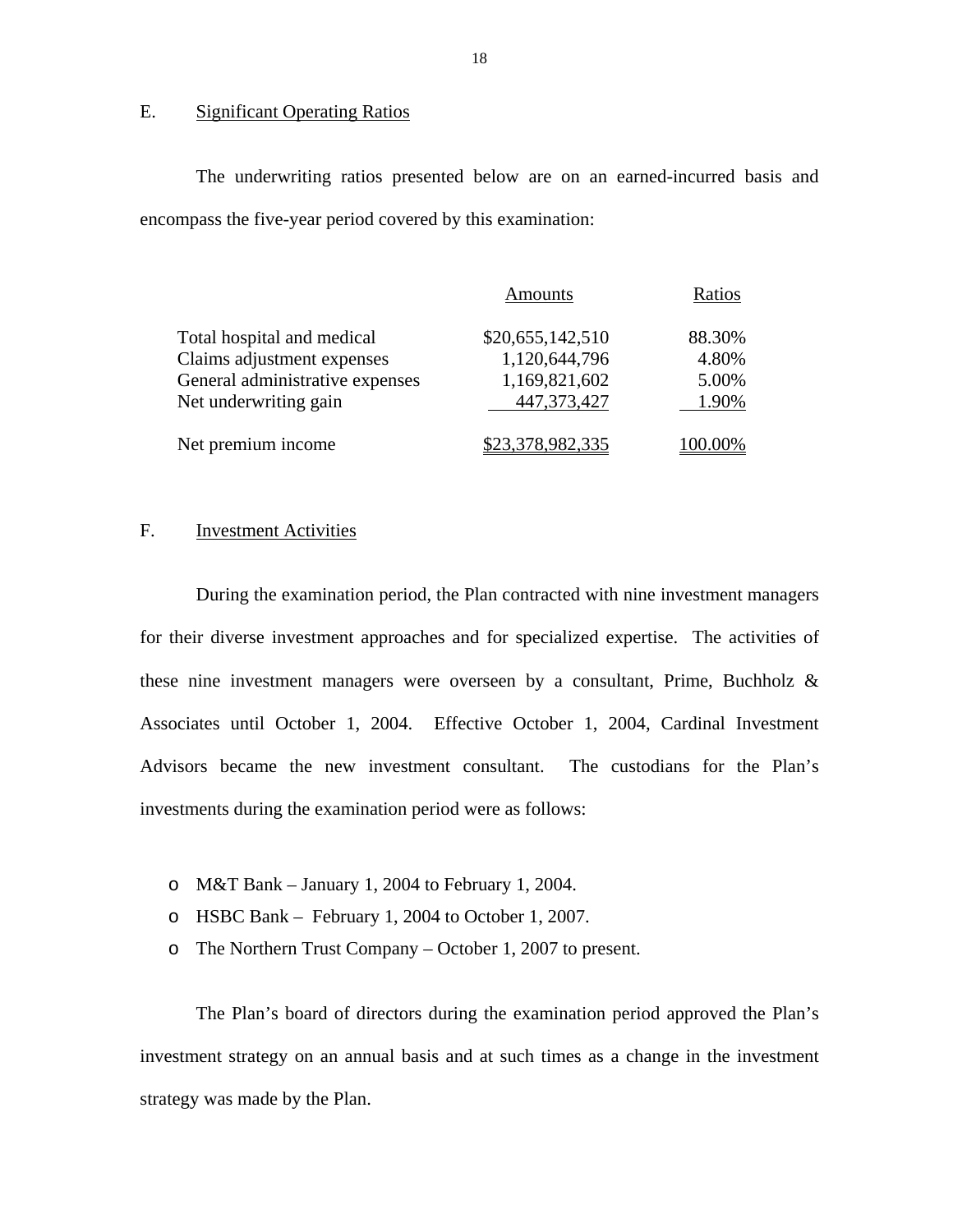#### <span id="page-20-0"></span>G. Provider and Third Party Administrative Arrangements

As of December 31, 2008, the Plan maintained two third party administrative (TPA) agreements. The first agreement was with Vision Service Plan, Inc. (VSP), in which VSP provided vision care to Plan members on a capitated basis. The second agreement was with Landmark Chiropractic Services, which provided utilization review services to Univera Healthcare HMO members, also on a capitated basis.

#### H. Information Systems

An examination of the Plan's Information Systems was performed in which the areas of Information Technology ("IT") Governance, Logical Security, Computer Operations and Change Management/SDLC were reviewed. There were multiple areas of concern noted by the examiners, which were factored into the overall examination risk assessment.

Such areas of concern included the following deficiencies:

- The Plan's IT contracting process lacked the necessary due diligence required under best practices for an effective sourcing, co-sourcing and outsourcing of IT services.
- Contract language relative to contracts covering the outsourcing of application code development and support did not provide the necessary legal and technical protections to the Plan.
- IT Governance controls were not included within the Plan's assessment documentation and there was limited coverage of the Plan's logical security and SDLC controls.
- The Plan did not perform IT security assessments of its vendors at the time of initially entering into a contract for IT support services or on a periodic basis.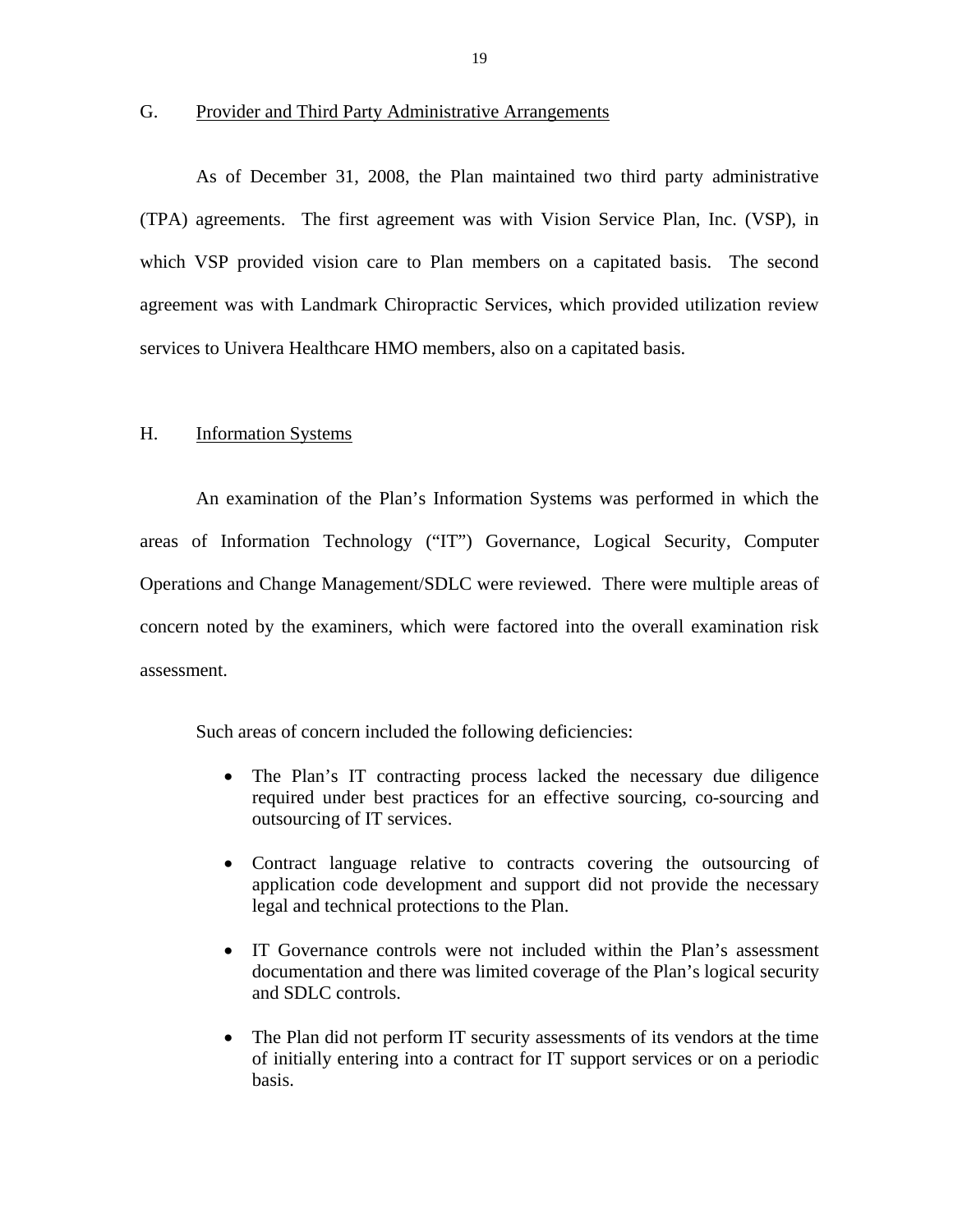- Logical security deficiencies such as inadequate password settings, user accesss review and lack of segregation of duties were noted as being unmitigated relative to several critical claim and policy administration platforms.
- The Plan did not effectively identify or mitigate its IT inherent risk.

Ultimately, these concerns impacted the degree in which internal controls were reviewed and substantive testing was performed during the examination. Prior to the issuance of this examination report, the Plan initiated steps to begin to remediate or mitigate the risks associated with these concerns. Since the remediation efforts were not fully implemented at the time of this report, the effectiveness of these mitigation strategies was not tested by the examiners.

It is recommended that the Plan continue to take steps to mitigate the risks and areas of concern as noted by the examiners relative to its Information Technology section.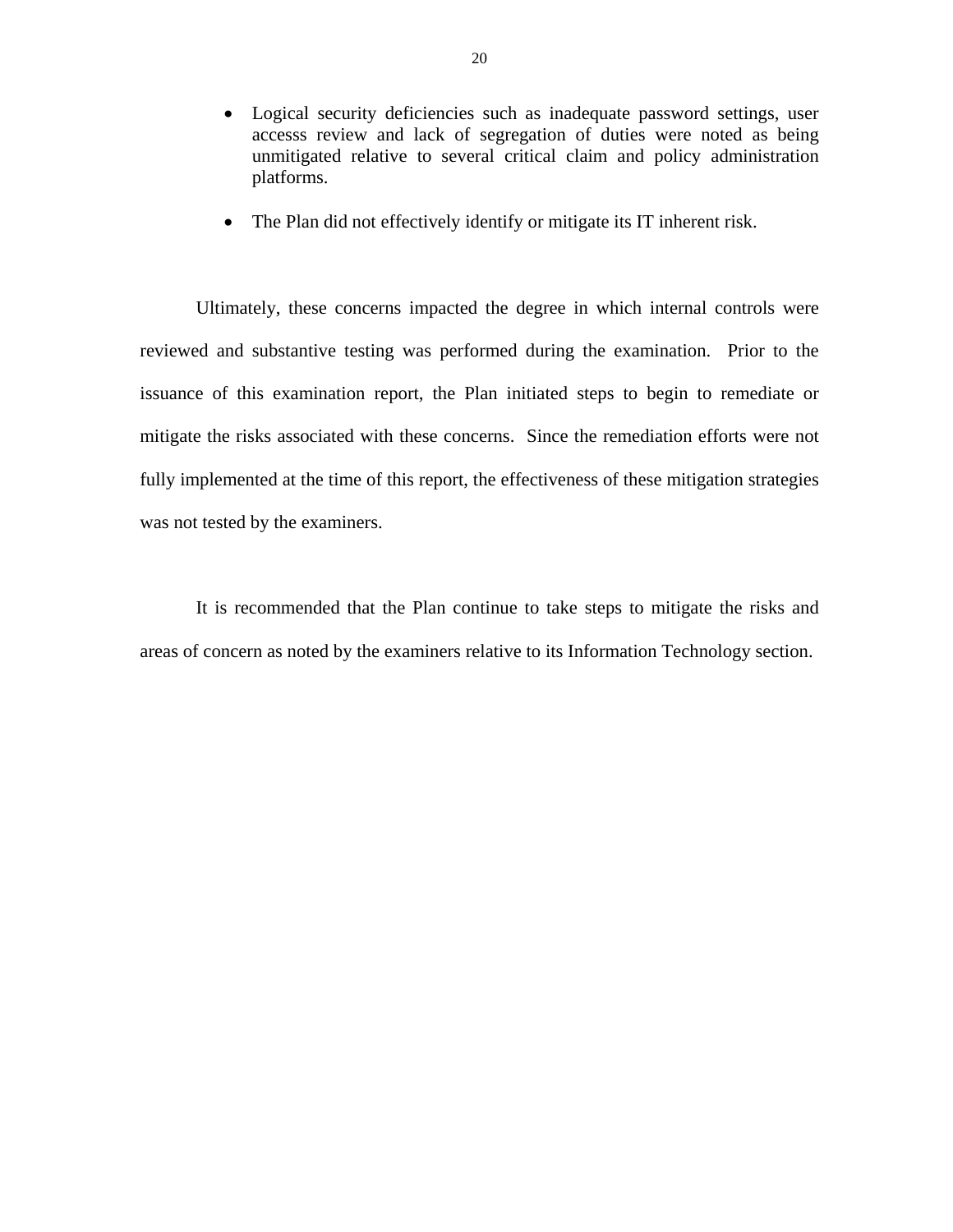# **3. FINANCIAL STATEMENTS**

## A. Balance Sheet

The following compares the assets, liabilities, and total capital and surplus as determined by this examination with those reported by Excellus in its December 31, 2008 filed annual statement:

| Assets                                      | <b>Examination</b> | Plan            | Surplus<br>Increase/<br>(Decrease) |
|---------------------------------------------|--------------------|-----------------|------------------------------------|
| <b>Bonds</b>                                | \$1,030,127,888    | \$1,030,127,888 |                                    |
| Preferred stocks                            | 8,550,706          | 8,550,706       |                                    |
| Common stocks                               | 262,179,389        | 262,179,389     |                                    |
| Real estate occupied by the                 |                    |                 |                                    |
| company                                     | 47,359,033         | 47,359,033      |                                    |
| Cash and short-term investments             | 66,741,020         | 66,741,020      |                                    |
| Investment income due and accrued           | 7,015,030          | 7,015,030       |                                    |
| Uncollected premiums in the course          |                    |                 |                                    |
| of collection                               | 169,970,175        | 169,970,175     |                                    |
| Accrued retrospective premiums              | 702,201            | 702,201         |                                    |
| Amounts receivable relating to              |                    |                 |                                    |
| uninsured plans                             | 32,460,675         | 32,460,675      |                                    |
| Net deferred tax asset                      | 35,818,064         | 35,818,064      |                                    |
| Guaranty funds receivable or on             |                    |                 |                                    |
| deposit                                     | 1,390,020          | 1,390,020       |                                    |
| Receivables from parent,                    |                    |                 |                                    |
| subsidiaries and affiliates                 | 17,238,146         | 17,238,146      |                                    |
| Health care and other amounts<br>receivable | 267,846,447        | 267,846,447     |                                    |
| Total assets                                | \$1,947,398,794    | \$1,947,398,794 |                                    |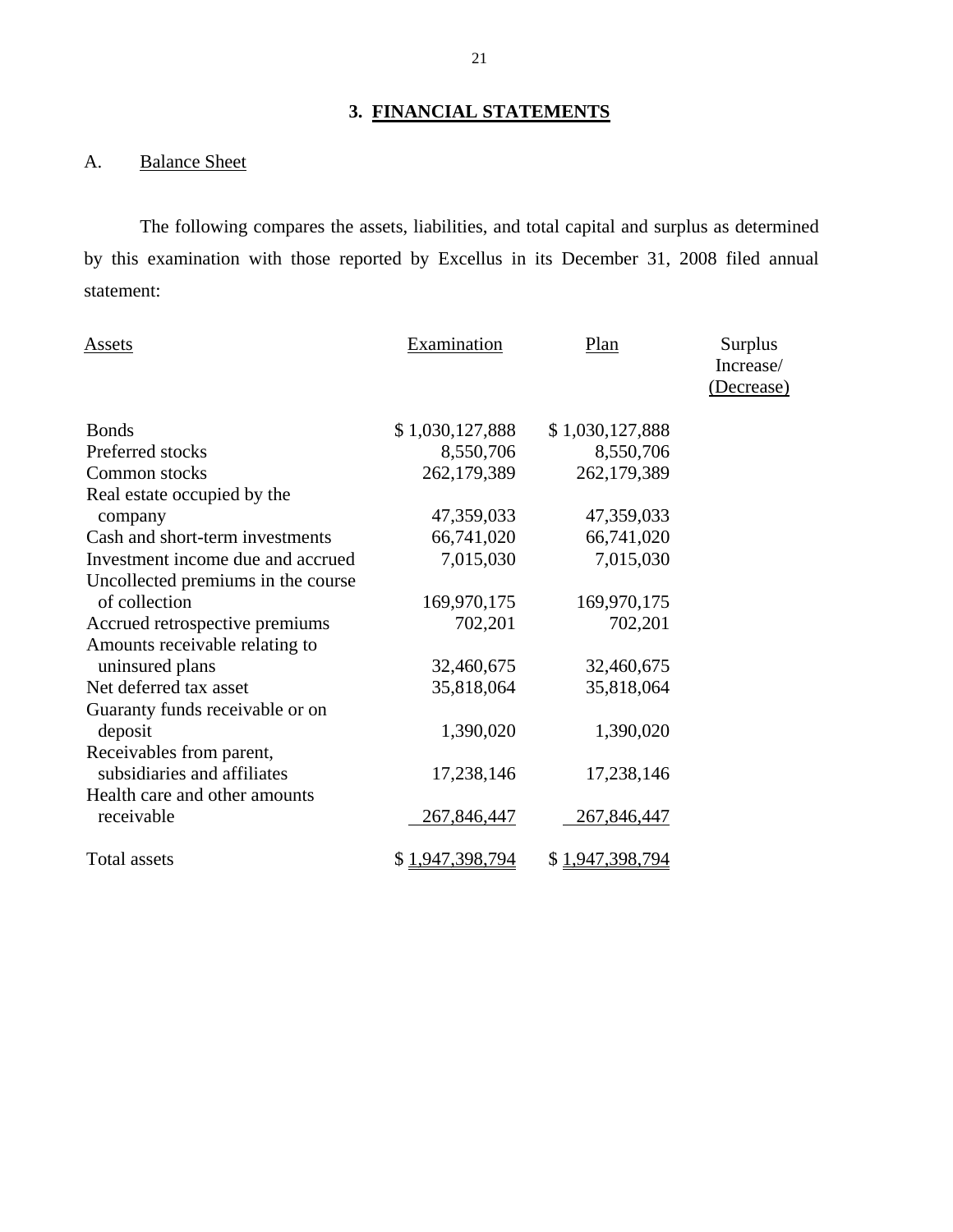| Liabilities                            | Examination          | Plan                            | Surplus<br>Increase/<br>(Decrease) |
|----------------------------------------|----------------------|---------------------------------|------------------------------------|
| Claims unpaid                          | \$386,162,308        | \$524,270,308                   | \$138,108,000                      |
| Accrued medical incentive pool and     |                      |                                 |                                    |
| bonus amounts                          | 8,115,615            | 8,115,615                       |                                    |
| Unpaid claims adjustment expenses      | 26,658,996           | 26,658,996                      |                                    |
| Aggregate health policy reserves       | 28,617,682           | 28,617,682                      |                                    |
| Premiums received in advance           | 56,758,995           | 56,758,995                      |                                    |
| General expenses due or accrued        | 94,263,502           | 94,263,502                      |                                    |
| Amounts withheld or retained for the   |                      |                                 |                                    |
| account of others                      | 158,647,892          | 158,647,892                     |                                    |
| Borrowed money                         | 19,642,498           | 19,642,498                      |                                    |
| Amounts due to parent, subsidiaries    |                      |                                 |                                    |
| and affiliates                         | 211                  | 211                             |                                    |
| Payable for securities                 | 8,000,297            | 8,000,297                       |                                    |
| Liability for amounts held under       |                      |                                 |                                    |
| uninsured plans                        | 41,123,166           | 41,123,166                      |                                    |
| Post retirement and pension            | 120,990,674          | 120,990,674                     |                                    |
| New York Insurance Law Section         |                      |                                 |                                    |
| 4308(h) dividend /credit payable       | 2,360,000            | 2,360,000                       |                                    |
| <b>Total liabilities</b>               |                      | \$951,341,836 \$1,089,449,836   | \$138,108,000                      |
| <b>Capital and Surplus</b>             |                      |                                 |                                    |
| Statutory reserve requirement          | \$<br>622,373,002 \$ | 622,373,002                     |                                    |
| Unassigned funds (surplus)             | 373,783,956          | 235,575,956                     | \$138,108,000                      |
| Total capital and surplus              | $$996,056,958$ \$    | 857,948,958                     | \$138,108,000                      |
| Total liabilities, capital and surplus |                      | \$1,947,398,794 \$1,947,398,794 |                                    |

 through tax year 2008. Except for any impact which may result from the examination changes contained in Note: The Internal Revenue Service has completed its audits of the Plan's federal income tax returns this report, the examiner is unaware of any potential exposure of the Plan to any further tax assessment and no liability has been established herein relative to such contingency*.*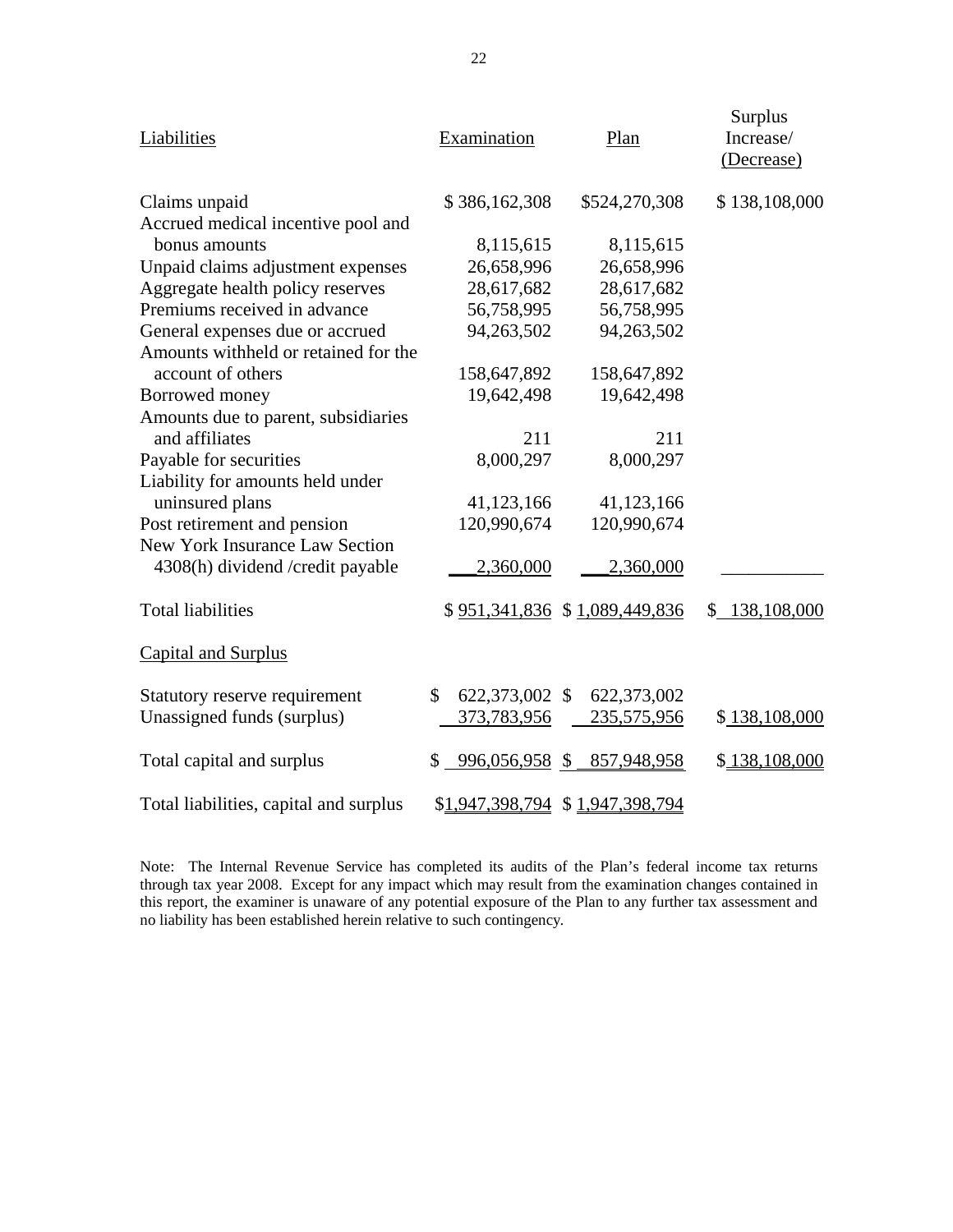## B. Statement of Revenue, Expenses and Capital and Surplus

Capital and surplus increased \$242,395,722 during the five-year examination

## period, January 1, 2004 through December 31, 2008, detailed as follows:

## Revenue

| \$<br>23,364,077,596<br>(8,711,107)<br>23,615,846                                                                              | \$<br>23,378,982,335             |
|--------------------------------------------------------------------------------------------------------------------------------|----------------------------------|
|                                                                                                                                |                                  |
| \$<br>15, 563, 541, 765<br>632,251,609<br>21,393,347<br>537,168,280<br>3,240,009,852<br>612,884,832<br>36,176,366<br>2,283,541 |                                  |
| \$<br>20,641,142,510                                                                                                           |                                  |
| 1,120,644,796<br>1,169,821,602                                                                                                 |                                  |
|                                                                                                                                | 22,931,608,908                   |
|                                                                                                                                | \$<br>447, 373, 427              |
|                                                                                                                                |                                  |
| 206, 425, 359<br>3,091,423                                                                                                     | \$<br>209,516,782                |
|                                                                                                                                | \$<br>656,890,209<br>163,462,299 |
|                                                                                                                                | \$<br>493,427,910                |
|                                                                                                                                |                                  |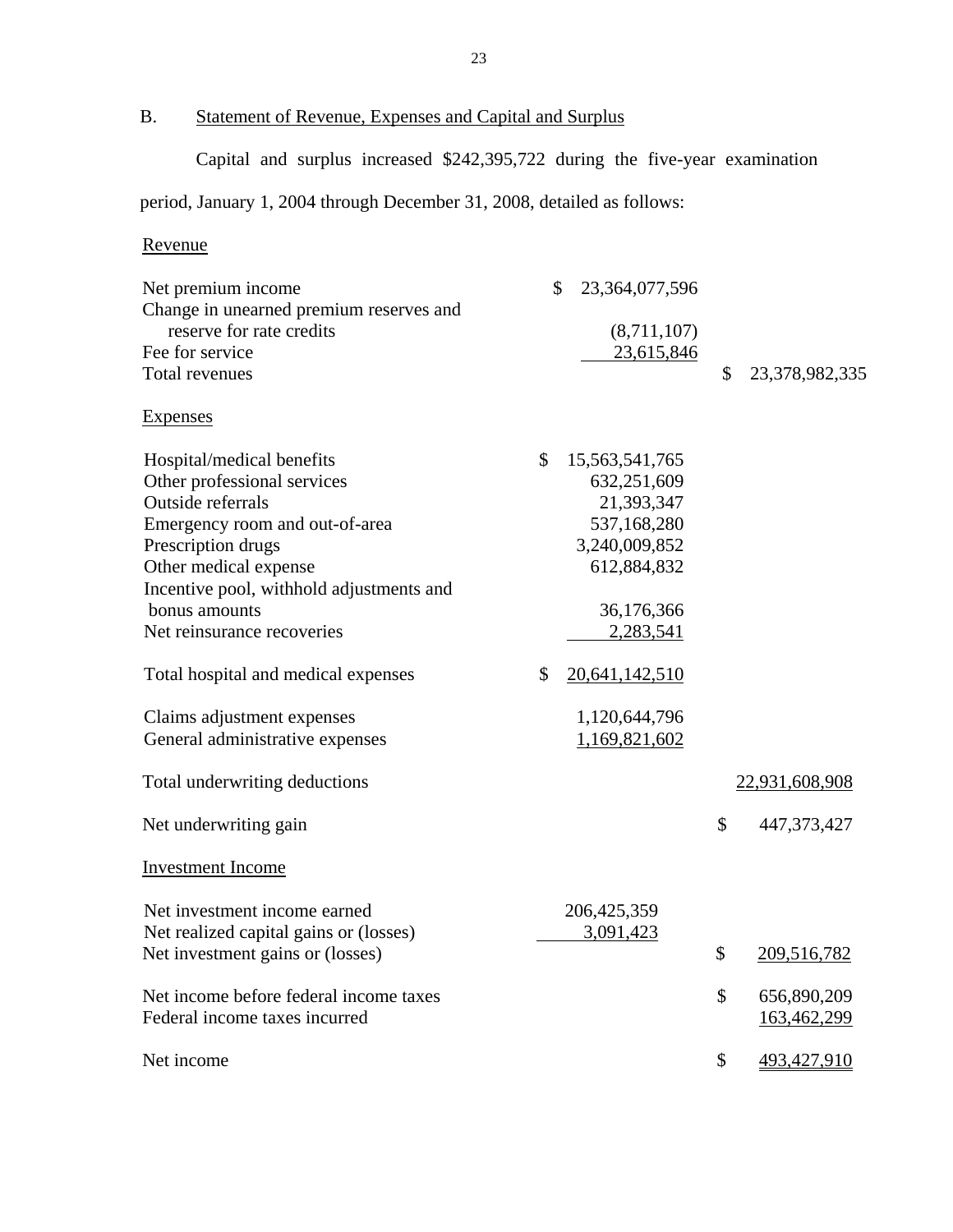#### Change in Capital and Surplus

Capital and surplus, per report on examination, as of December 31, 2003 \$ 753,661,236

|                                           | Gains in<br>Surplus | Losses in<br>Surplus |                   |
|-------------------------------------------|---------------------|----------------------|-------------------|
| Net income                                | \$493,427,910       |                      |                   |
| Net unrealized capital losses             |                     | \$196,045,839        |                   |
| Change in net deferred income tax         | 88,461,137          |                      |                   |
| Change in non-admitted assets             |                     | 105, 347, 137        |                   |
| Changes in accounting principles          |                     | 34,422,868           |                   |
| Aggregate write-ins for gains or (losses) |                     |                      |                   |
| in surplus                                |                     | 3,677,481            |                   |
| Net change in capital and surplus         |                     |                      | 242,395,722       |
| Capital and surplus, per report on        |                     |                      |                   |
| examination, as of December 31, 2008      |                     |                      | \$<br>996,056,958 |

#### **4. COMMON STOCKS – SUBSIDIARY INVESTMENTS**

The examination admitted asset of \$262,179,389 is the same as the amount reported by the Plan as of December 31, 2008.

MedAmerica Insurance Company ("MAPA") is a Pennsylvania-domiciled long term care insurer, and an indirect subsidiary of the Plan. MAPA has entered into a reinsurance agreement with MIG Assurance (Cayman) ("MIG"), an unauthorized reinsurer domiciled in the Cayman Islands and an indirect subsidiary of the Plan. The MIG Reinsurance Agreement is supported, in part, by a letter of credit facility issued by Excellus Ventures, Inc. ("Ventures"), a direct subsidiary of the Plan, in favor of MAPA (the "LOC"). The LOC is partially collateralized by investment securities held by Ventures.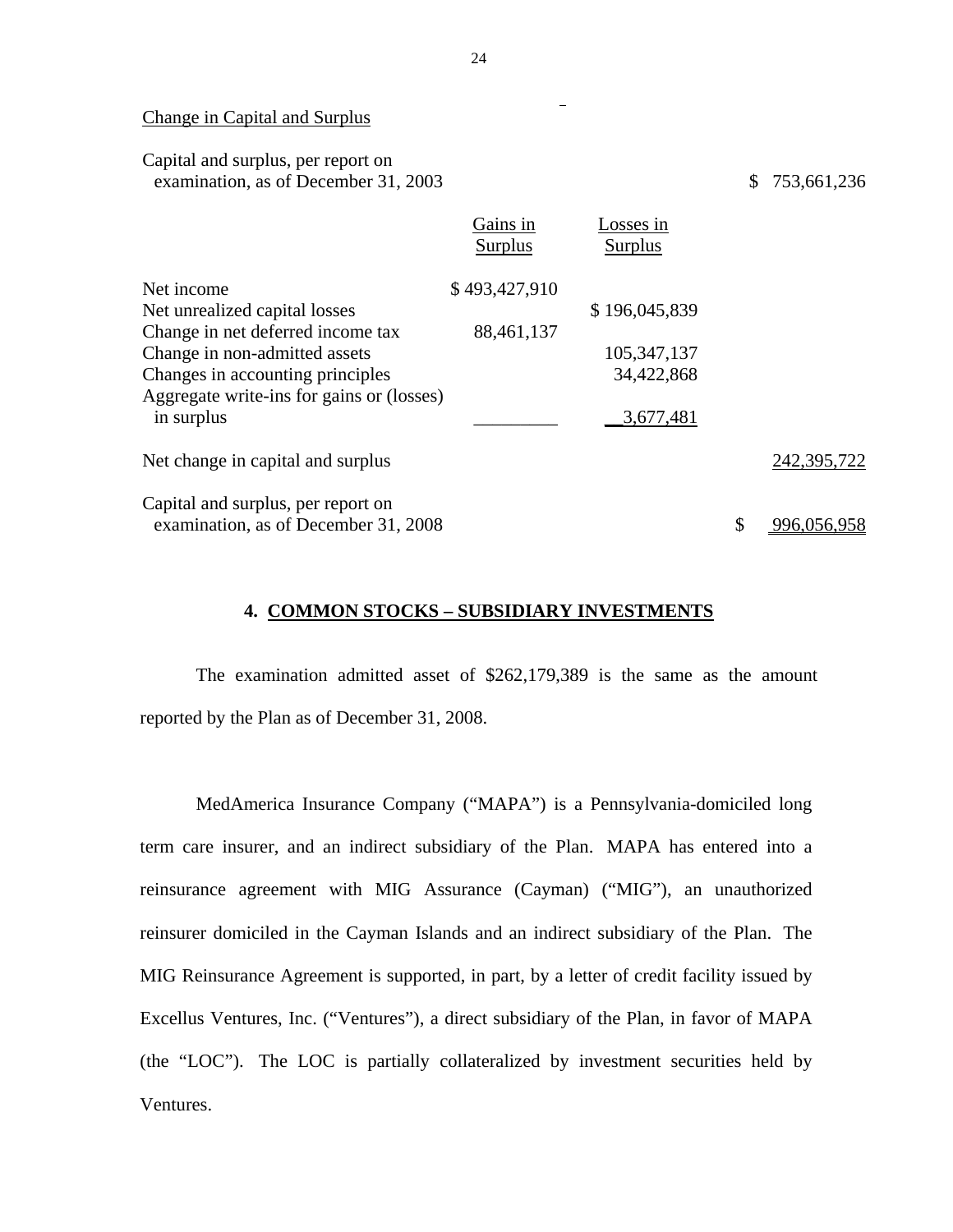<span id="page-26-0"></span>Based on 40 P.S. 442.1(b)(5) and 991.1405, the Pennsylvania Insurance Department has (1) approved the LOC as in compliance with the Pennsylvania holding company statute, (2) approved the LOC as an acceptable form of security in support of the MIG Reinsurance Agreement, and (3) recognized reinsurance credit for the full amount of the LOC.

Ventures is a downstream holding company of the Plan. MIG is a wholly-owned subsidiary of Ventures, and MAPA is a partially-owned subsidiary of Ventures.

The Department has raised concerns regarding the accounting impact of the recognition by the Pennsylvania Insurance Department of reinsurance credit for both the collateralized and uncollateralized portion of the LOC on the Plan's investment value in both MAPA and Ventures, particularly because the Plan used a revised methodology to determine the value of Ventures, subsequent to the examination date.

 adopt a mutually acceptable methodology to address these issues on a prospective basis. This is detailed in the Subsequent Events section of this report. Subsequent to the examination date, the Department and the Plan have agreed to

#### **5. CLAIMS UNPAID**

The examination liability of \$386,162,308 is \$138,108,000 less than the \$524,270,308 reported by the Plan as of December 31, 2008.

The examination analysis of the unpaid claims reserve was conducted in accordance with generally accepted actuarial principles and practices and was based on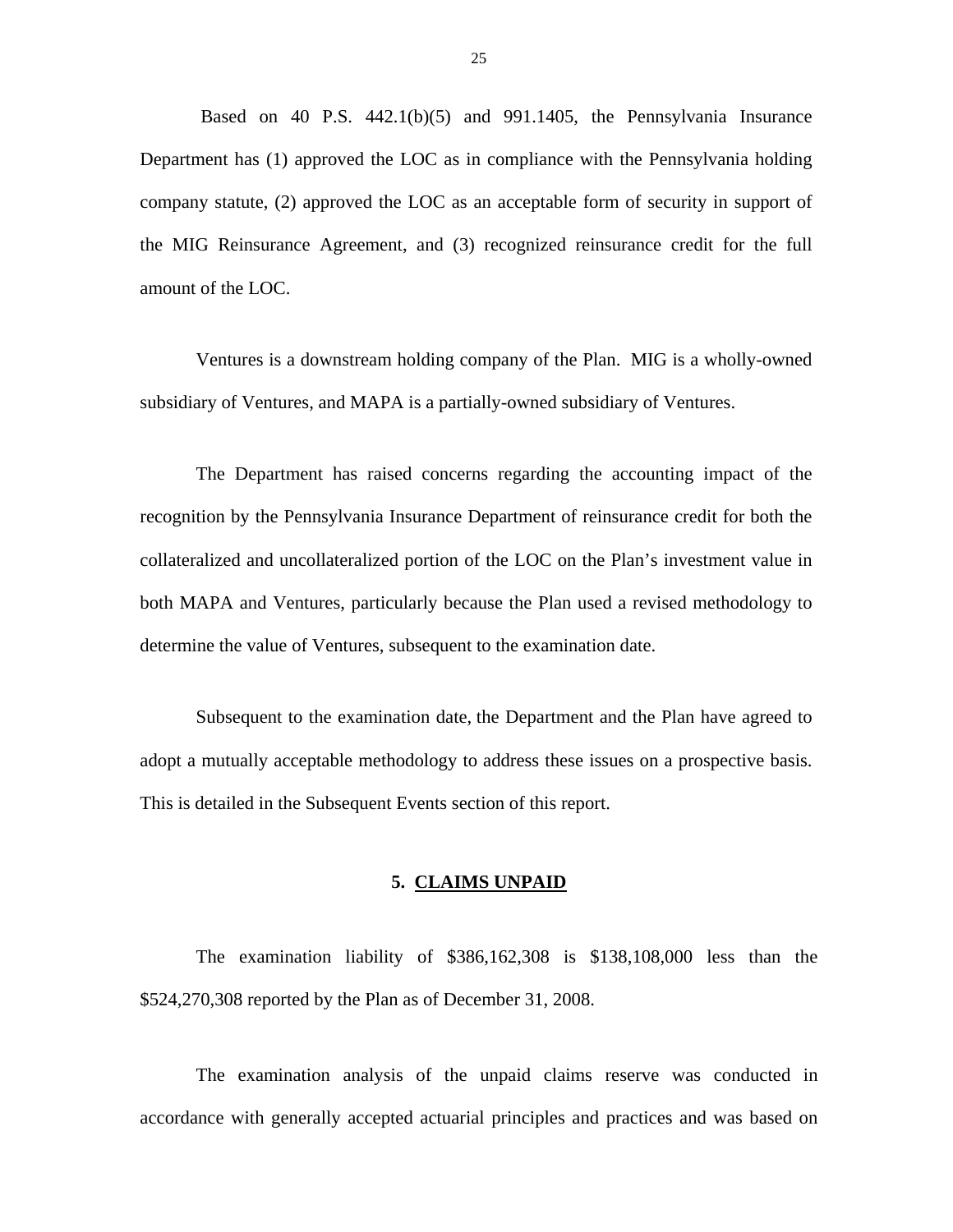<span id="page-27-0"></span>statistical information contained in the Plan's internal records and its filed annual statements as verified during the examination. The examination reserve was based upon actual payments made through a period in time, plus an estimate for claims remaining unpaid at that date. Such estimate was calculated based on actuarial principles, which utilized the Plan's experience in projecting the ultimate cost of claims incurred on or prior to December 31, 2008.

It is recommended that the Plan revise its claims reserve methodology to provide for the establishment of its unpaid claim reserves at levels within a reasonable range. It is further recommended that the Plan demonstrate to the Department what proactive checks and measures it will institute to ensure that its unpaid claim reserving methodology will be adequate, but not excessive.

Similar recommendations were included within the prior Report on Examination.

#### **6. SUBSEQUENT EVENTS**

MedAmerica Insurance Company ("MAPA") is a Pennsylvania-domiciled long term care insurer. MAPA is an indirect subsidiary of Excellus. MAPA has entered into a reinsurance agreement with MIG Assurance (Cayman) ("MIG"), an unauthorized reinsurer domiciled in the Cayman Islands and an affiliate of MAPA. The MIG Reinsurance Agreement is supported, in part, by a letter of credit facility issued by Excellus Ventures, Inc. ("Ventures") in favor of MAPA (the "LOC"). The amount of the LOC changes over time. As of December 31, 2011, the LOC was in the amount of \$125 million. The LOC is partially collateralized by investment securities held by Ventures.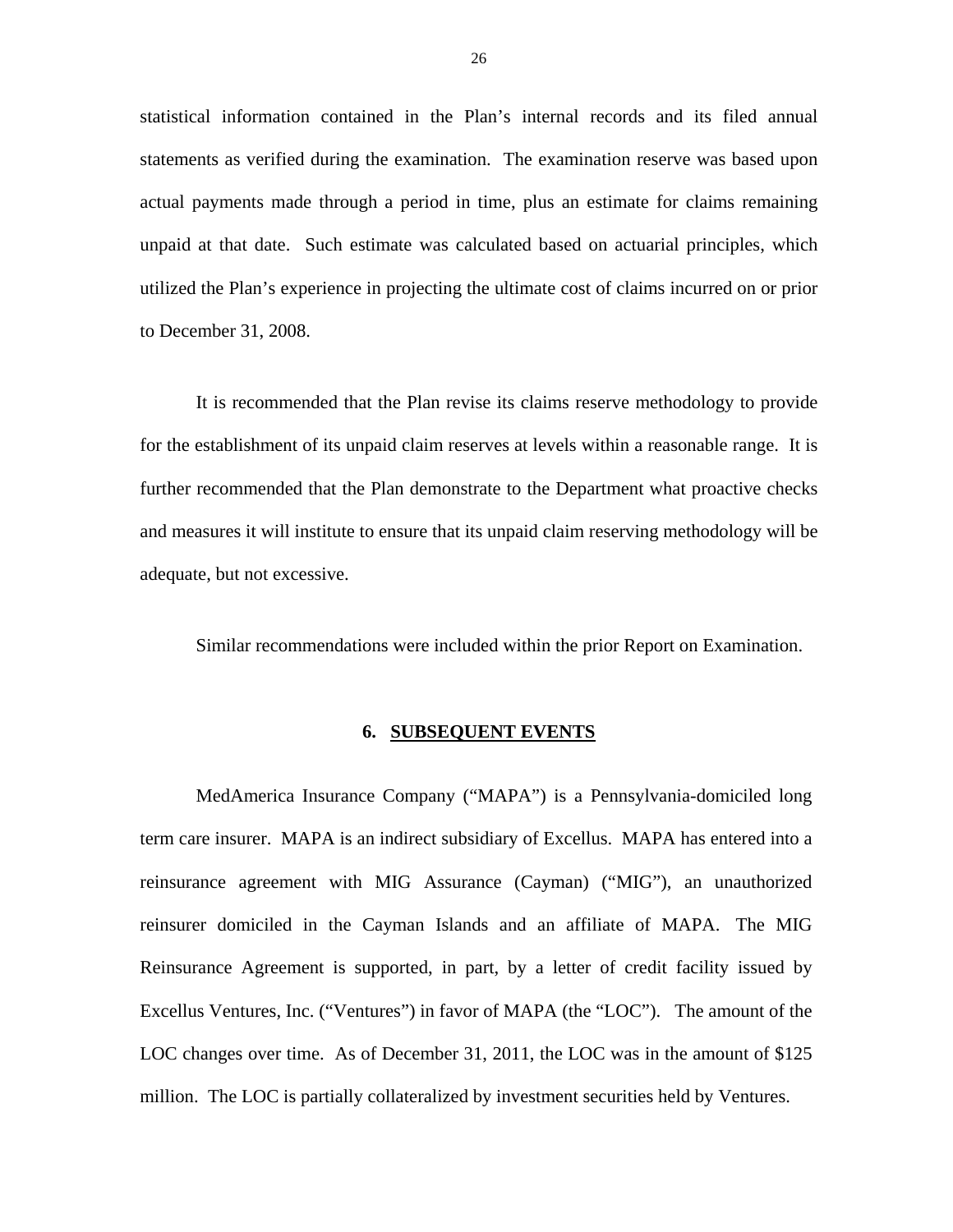Based on 40 P.S. 442.1(b)(5) and 991.1405, the Pennsylvania Insurance Department has (1) approved the LOC as in compliance with the Pennsylvania holding company statute, (2) approved the LOC as an acceptable form of security in support of the MIG Reinsurance Agreement, and (3) recognized reinsurance credit for the full amount of the LOC.

Ventures is a downstream holding company of Excellus, an insurer licensed under Article 43 of the New York Insurance Law. MIG is a wholly-owned subsidiary of Ventures, and MAPA is a partially-owned subsidiary of Ventures.

To resolve issues related to the accounting impact of the recognition by the Pennsylvania Insurance Department — in accordance with applicable Pennsylvania law — of reinsurance credit for both the collateralized and uncollateralized portion of the LOC, the Department recognizes the following permitted statutory accounting practices:

1. Excellus shall record a liability for the reinsurance credit taken by MAPA for cessions to MIG to the extent it is based upon the uncollateralized portion of the Ventures LOC. The offsetting charge associated with the establishment of the liability and any subsequent adjustments to the liability will be made directly to unassigned funds (surplus).

2. Excellus shall non-admit or reduce its investment in Ventures to the extent that investment securities reported on Ventures' balance sheet are pledged as collateral for the LOC issued to MAPA.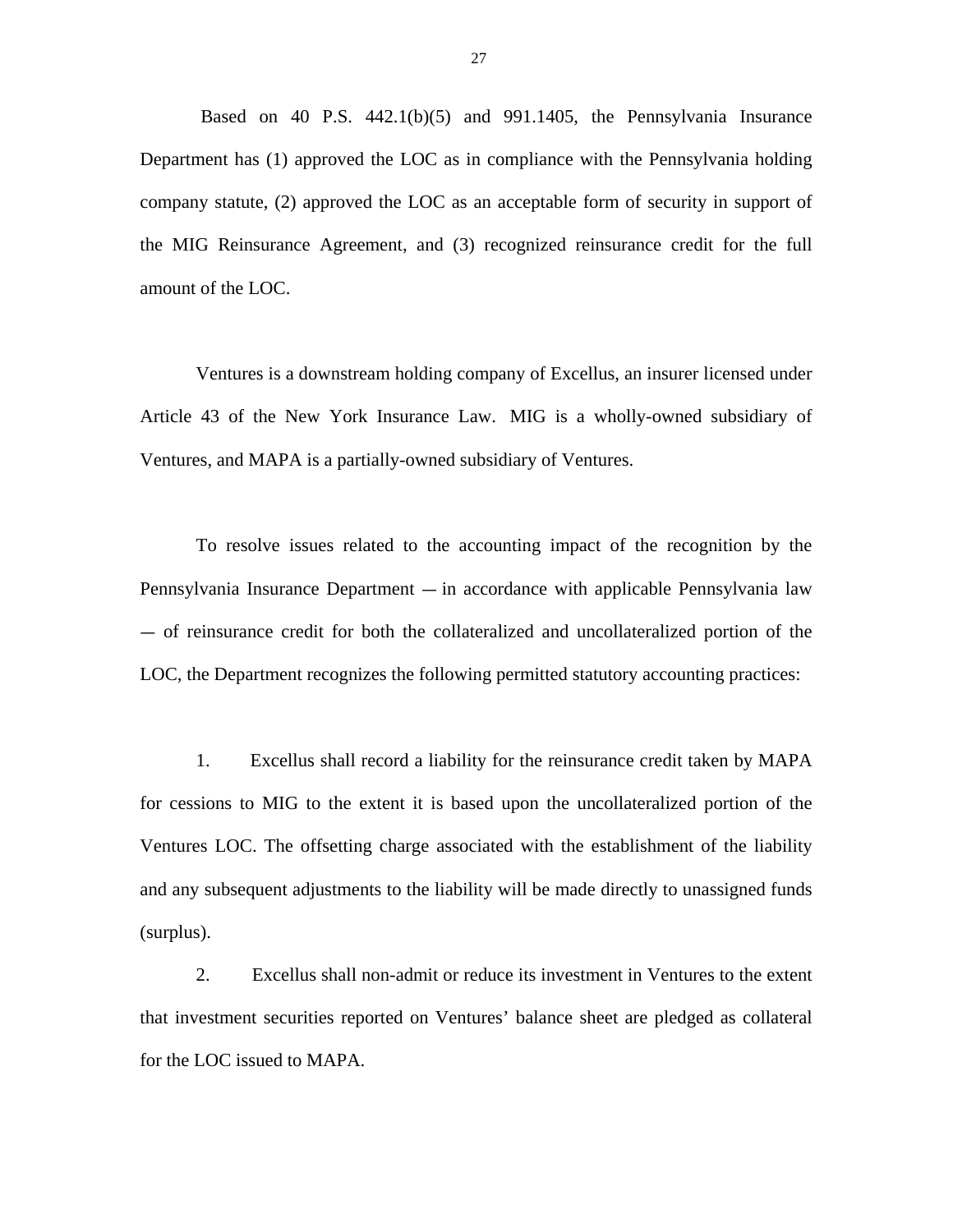3. Provided that no changes are made to direct or indirect subsidiaries of Ventures other than the transfer of MAPA shares currently held by Ventures to MedAmerica, Inc., Excellus shall apply the limitation of not valuing a subsidiary below \$0 at the Ventures level (i.e., downstream holding company level).

The above permitted practices will apply effective as of December 31, 2012, to be reported in the 2012 Annual Statement as of that date, and will remain in effect so long as the facts and circumstances giving rise to the practice exist, including the continued approval by the Pennsylvania Insurance Department of the full amount of the LOC as an acceptable form of security in support of the MIG Reinsurance Agreement.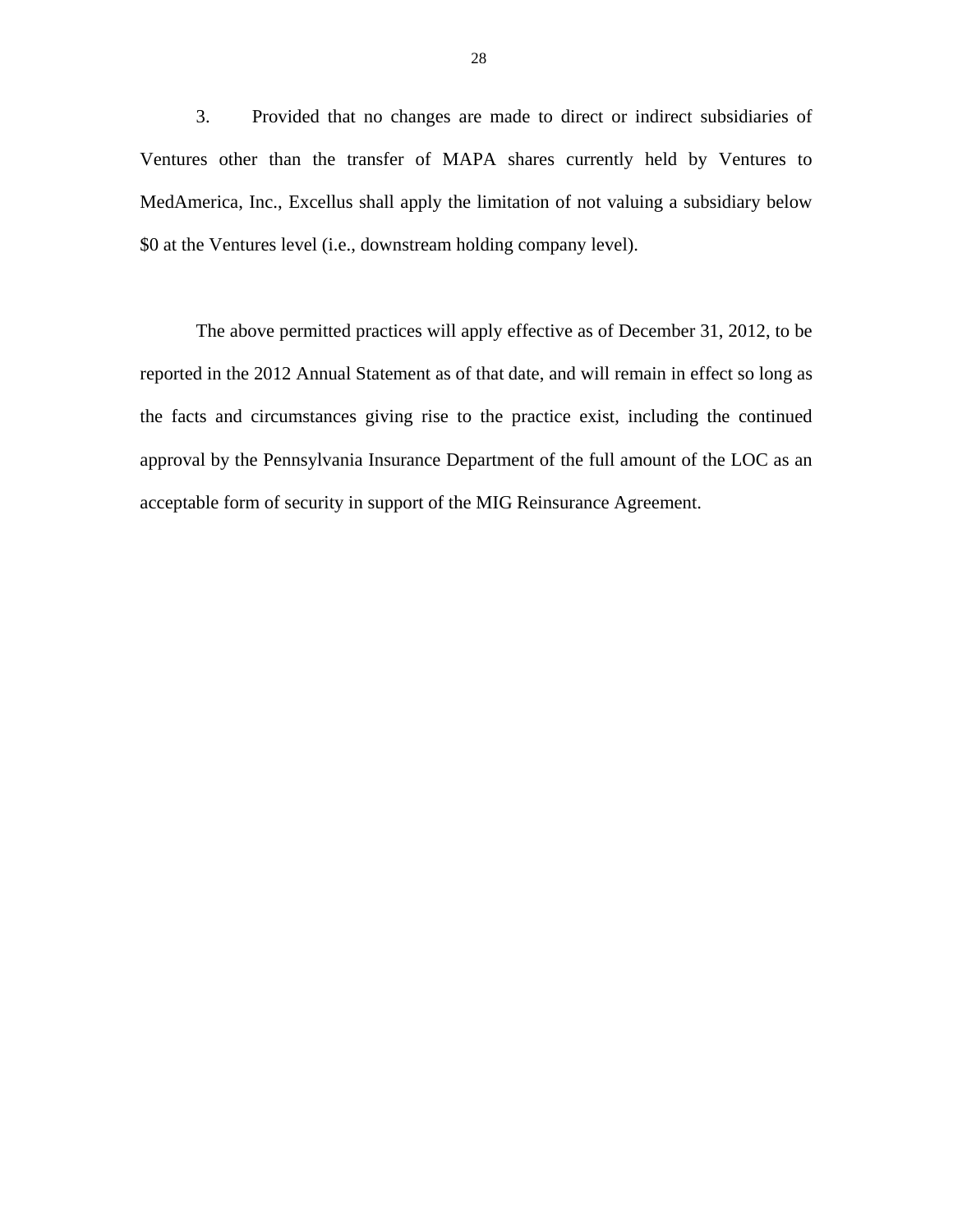#### **7. COMPLIANCE WITH PRIOR REPORT ON EXAMINATION**

<span id="page-30-0"></span>The prior report on examination, as of December 31, 2003, contained the following thirty (30) recommendations (page numbers refer to the prior report on examination).

#### **ITEM NO. PAGE NO.**

#### Management

1. It is recommended that the Plan maintain the required 6 number of members on its board of directors in compliance with Article III, Section 1 of its by-laws.

*The Plan has complied with this recommendation.* 

2. It is recommended that the members of the board act to 7 control expenditures for off-site Board of Directors' meetings and retreats in accordance with its mission and strategy statements and consistent with the provisions of the New York State Not-For-Profit Corporation Law.

*The Plan has complied with this recommendation.* 

3. It is recommended that the Plan report all amounts 8 considered to be income to board members and officers as required pursuant to federal and state income tax laws.

*The Plan has complied with this recommendation.* 

### Holding Company System

4. It is recommended that, where applicable, administrative 12 service agreements should be updated to reflect the current names of the signatories.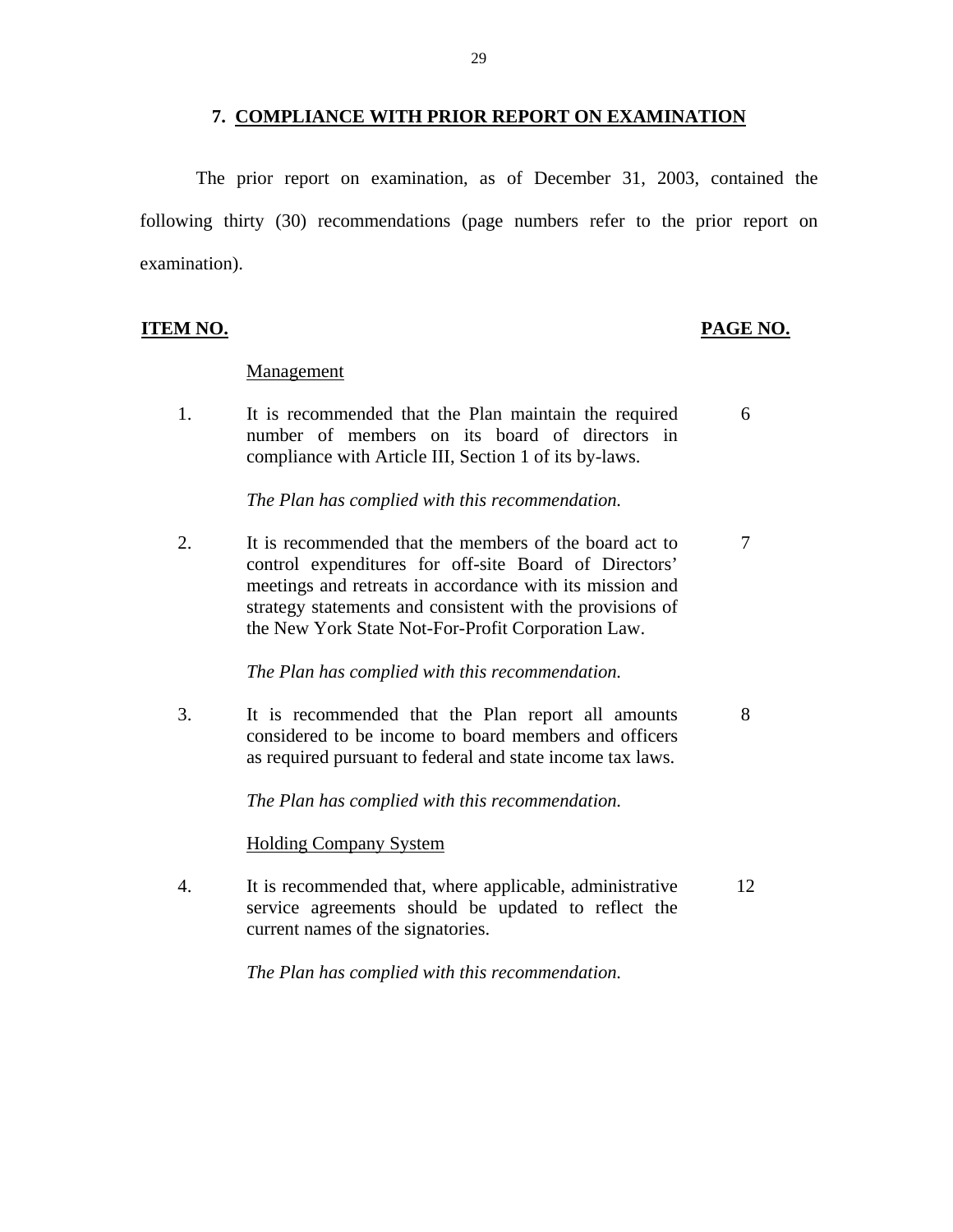#### **ITEM NO. PAGE NO.**

5. It is recommended that the Plan comply with Circular 13 Letter No. 33 (1979) and establish an escrow account or "… a method… to help assure the domestic insurer's enforceable right to recoup federal income taxes in the event of future net losses." It is further recommended that the Plan submit its tax allocation agreement to the Department.

#### *The Plan has complied with this recommendation.*

6. It is recommended that the Plan comply with Section 13 1505(d) of the New York Insurance Law and ensure that it has filed administrative service agreements with the Department for each affiliate which it engages in transactions with on a regular or systematic basis.

> *The Plan has not complied with this recommendation at all times during the examination period. A similar recommendation is included within this Report on Examination*.

#### **Investment Activities**

7. It is recommended that the Plan comply with New York 15 Insurance Law §1409(a) and not invest more that 10% of its admitted assets in the securities of any one institution.

*The Plan has complied with this recommendation.* 

8. It is recommended that the Plan comply with SSAP No. 15 26, paragraph 6, and report investments at the proper value.

*The Plan has complied with this recommendation*.

9. It is recommended that the Plan establish appropriate 16 controls to monitor the functions of its investment consultant, managers, and the broker/dealers who execute the buy/sell orders on behalf of the Plan.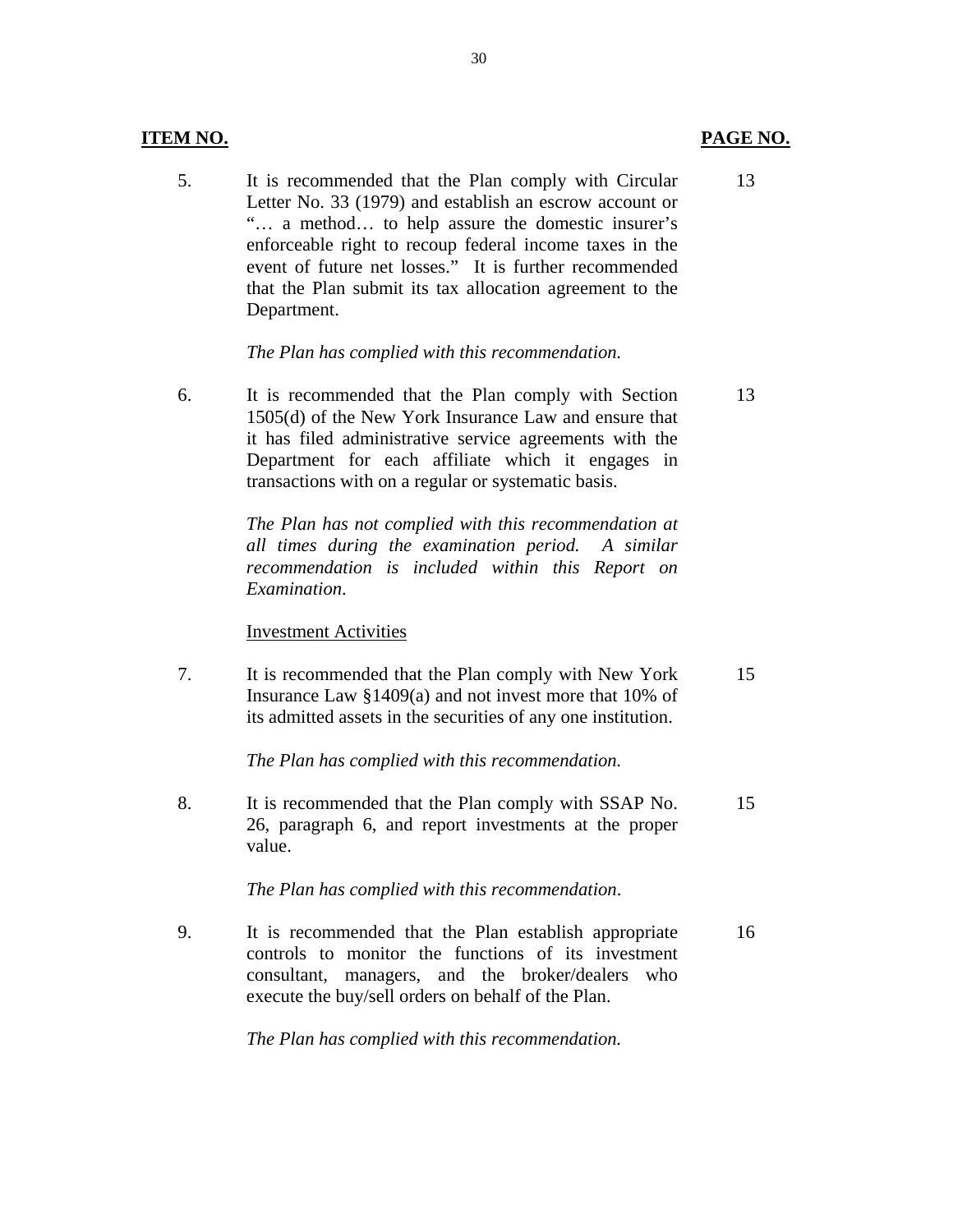| <b>ITEM NO.</b> |                                                                                                                                                                                                                                                                        | PAGE NO. |
|-----------------|------------------------------------------------------------------------------------------------------------------------------------------------------------------------------------------------------------------------------------------------------------------------|----------|
| 10.             | It is recommended that the Plan require a monthly<br>statement from its investment managers listing all<br>holdings and transactions initiated during the preceding<br>month, highlighting any discrepancies with the custodian<br>bank statement.                     | 16       |
|                 | The Plan has complied with this recommendation.                                                                                                                                                                                                                        |          |
| 11.             | It is also recommended that the Plan reconcile such<br>statements to its investment inventory.                                                                                                                                                                         | 16       |
|                 | The Plan has complied with this recommendation.                                                                                                                                                                                                                        |          |
| 12.             | It is recommended that the Plan formalize all changes,<br>including modifications to compensation arrangements,<br>existing<br>and future investment<br>management<br>to<br>agreements through an addendum or amendment.                                               | 17       |
|                 | The Plan has complied with this recommendation.                                                                                                                                                                                                                        |          |
| 13.             | It is recommended that the entire investment strategy be<br>presented to the board of directors whenever a change in<br>strategy is proposed or advised.                                                                                                               | 17       |
|                 | The Plan has complied with this recommendation.                                                                                                                                                                                                                        |          |
| 14.             | It is recommended that any change in a provision and/or<br>condition of the October 16, 2004 agreement between<br>Cardinal Investment Advisors, LLC and Lifetime<br>Healthcare, Inc. be reflected in a written amendment or<br>modification to the existing agreement. | 17       |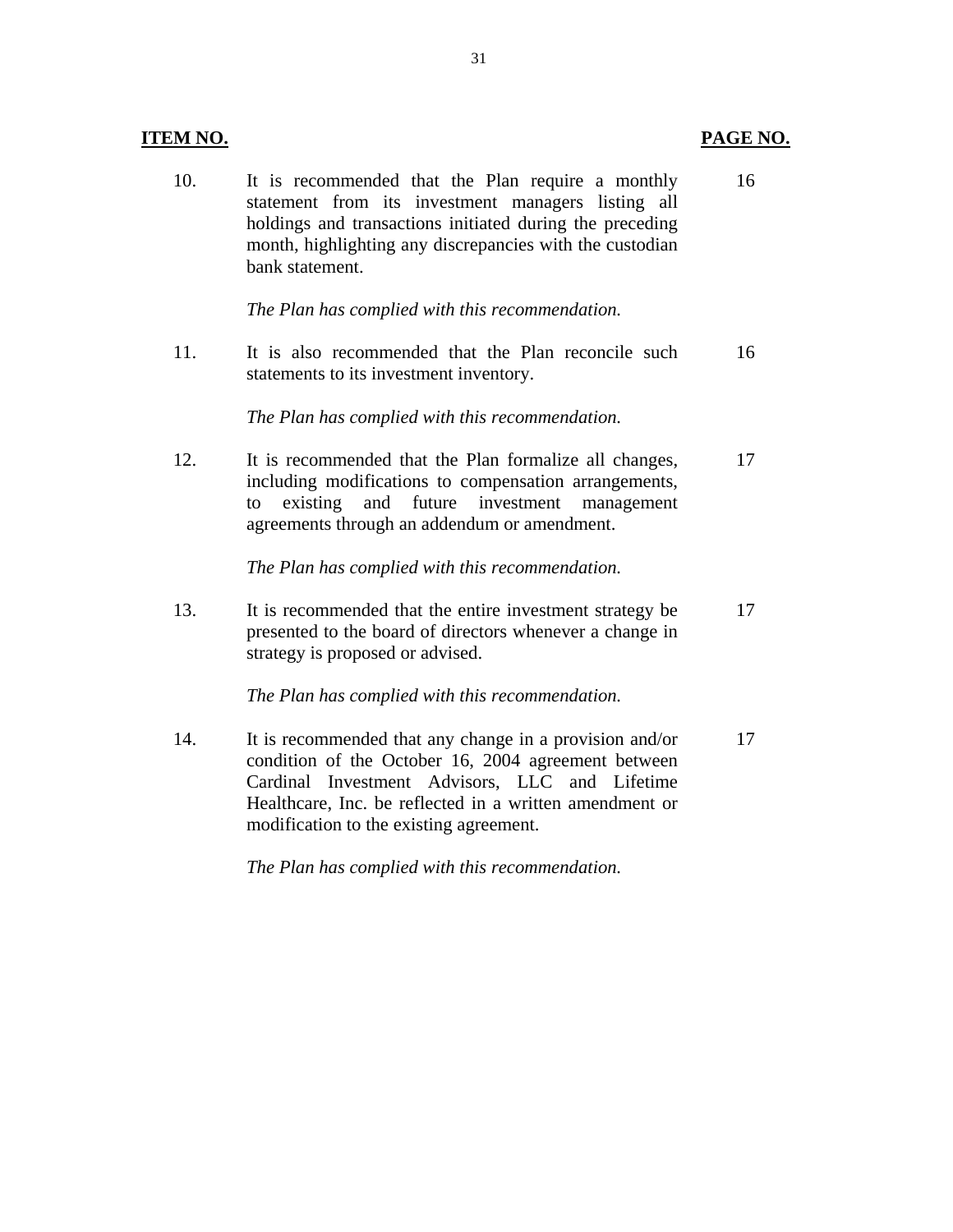#### **ITEM NO.**

15. It is recommended that after Cardinal's review of 18 Excellus' current investment strategy, any approved revisions to strategic and implementation approaches and newly approved investment directives be provided in writing to the Capital Markets Bureau.

*The Plan has complied with this recommendation.* 

16. It is recommended that when the Audit and Finance 18 Committee approves a new investment manager, the governing agreement be submitted to the Capital Markets Bureau for its review.

*The Plan has complied with this recommendation.* 

17. It is recommended that the Plan retain the fourth quarter 18 report incorporating year-to-date performance measures from each investment manager with which it has an agreement.

*The Plan has complied with this recommendation.* 

18. It is recommended that the Plan limit the signing 19 authority for checks to a specified number of individuals from the issuing departments.

*The Plan has complied with this recommendation.* 

19. It is recommended that the Plan require a personal 19 signature of the Treasurer on special checks issued for an amount greater than an established limit.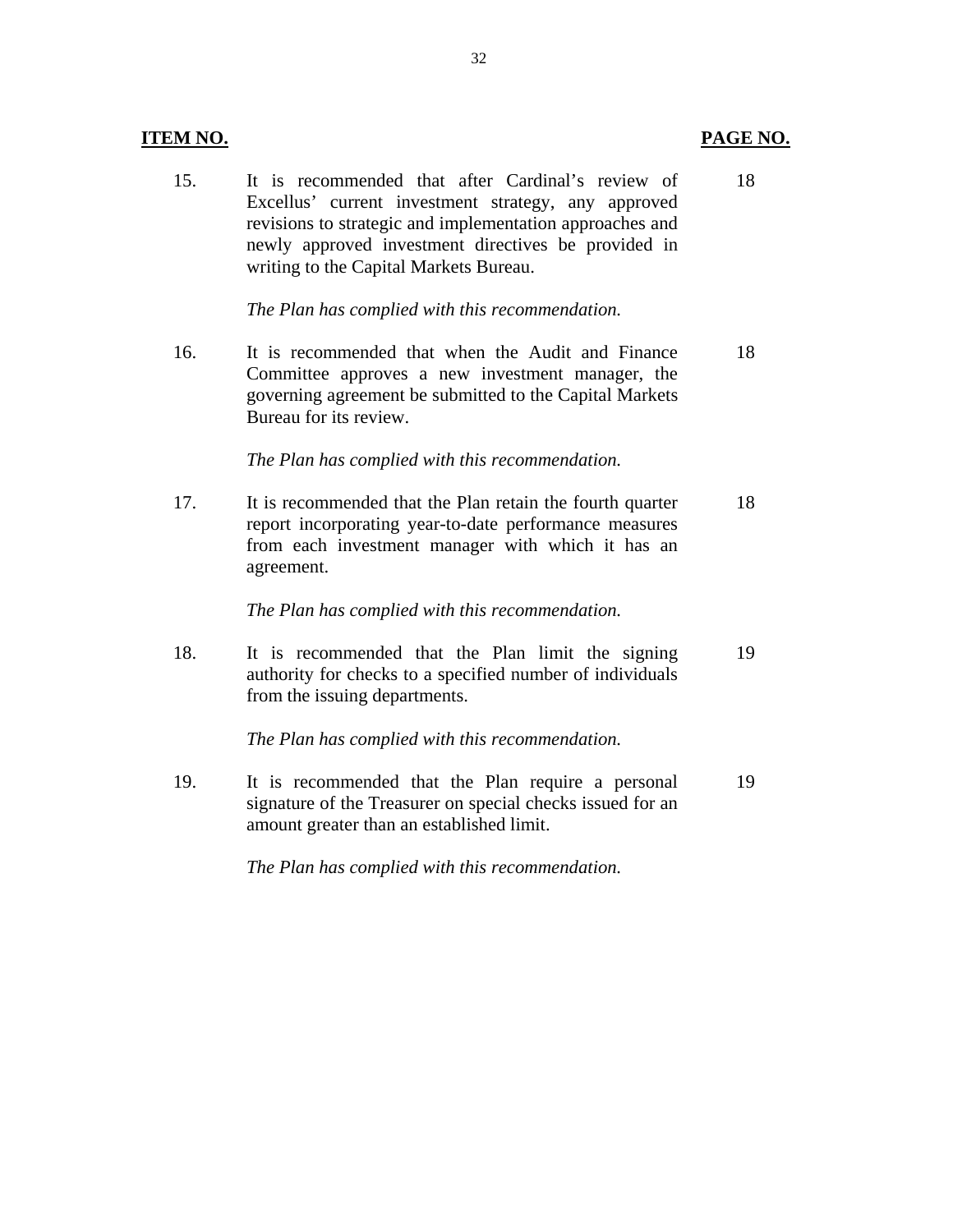| ITEM NO. |                                                                                                                                                                                                                                                                                                                                                                                                      | PAGE NO. |
|----------|------------------------------------------------------------------------------------------------------------------------------------------------------------------------------------------------------------------------------------------------------------------------------------------------------------------------------------------------------------------------------------------------------|----------|
|          | Provider and Third Party Administration Arrangements                                                                                                                                                                                                                                                                                                                                                 |          |
| 20.      | It is recommended that the Plan ensure that its third party<br>agreements be consistent in their terms to assure<br>compliance with New York State Insurance Department<br>Regulation 152 (11 NYCRR 243).                                                                                                                                                                                            | 20       |
|          | The Plan has complied with this recommendation.                                                                                                                                                                                                                                                                                                                                                      |          |
|          | <b>Accounts and Records</b>                                                                                                                                                                                                                                                                                                                                                                          |          |
| 21.      | It is recommended that the Plan comply with SSAP No.<br>70 and properly allocate investment expenses within its<br>Annual Statement, Underwriting and Expense Exhibit,<br>Part 3, Analysis of Expenses.                                                                                                                                                                                              | 20       |
|          | The Plan has complied with this recommendation.                                                                                                                                                                                                                                                                                                                                                      |          |
| 22.      | It is recommended that the Plan properly record<br>information within their filed financial statements.                                                                                                                                                                                                                                                                                              | 22       |
|          | The Plan has complied with this recommendation.                                                                                                                                                                                                                                                                                                                                                      |          |
|          | <b>Information Systems</b>                                                                                                                                                                                                                                                                                                                                                                           |          |
| 23.      | It is recommended that the Plan install software to<br>automatically lock desktop computers after a given<br>period of disuse.                                                                                                                                                                                                                                                                       | 22       |
|          | The Plan has complied with this recommendation.                                                                                                                                                                                                                                                                                                                                                      |          |
|          | Claims Unpaid                                                                                                                                                                                                                                                                                                                                                                                        |          |
| 24.      | It is recommended that the Plan set its unpaid claim<br>reserves at levels within a reasonable range and cease its<br>practice of overstating such reserves. It is further<br>recommended that the Plan demonstrate<br>the<br>tο<br>Department what proactive checks and measures it will<br>institute to ensure that its unpaid claim reserving<br>methodology will be adequate, but not excessive. | 28       |
|          | The Plan has not complied with these recommendations.<br>Similar recommendations are contained in the report on<br>examination.                                                                                                                                                                                                                                                                      |          |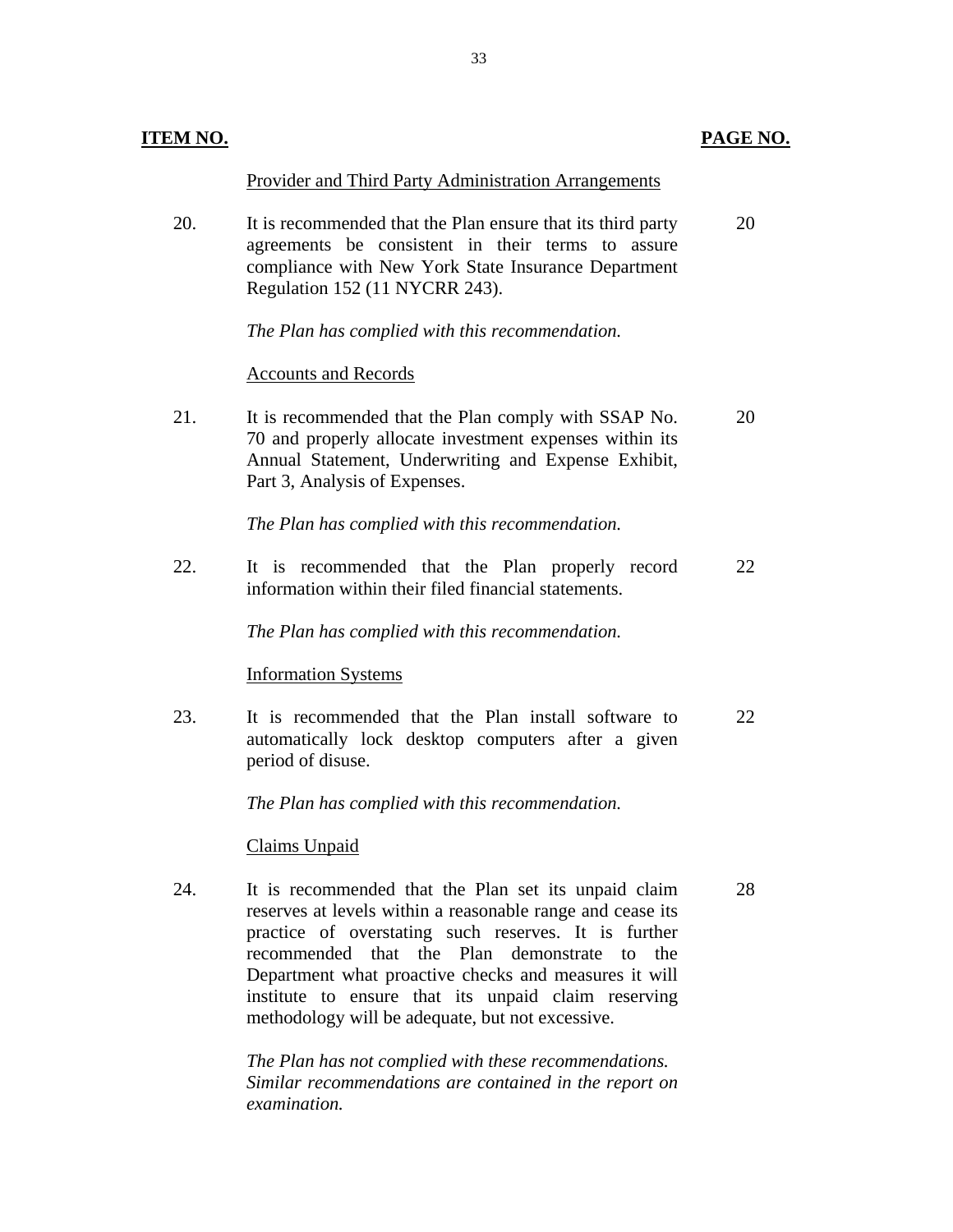## **ITEM NO. PAGE NO.**

| 25. | It is recommended that the Plan re-submit its Loss Ratio<br>reports for calendar years 2000 through 2003 using<br>claims experience through December 31, 2004.                                                                                                                  | 28 |
|-----|---------------------------------------------------------------------------------------------------------------------------------------------------------------------------------------------------------------------------------------------------------------------------------|----|
|     | The Plan has complied with this recommendation.                                                                                                                                                                                                                                 |    |
|     | <b>Treatment of Policyholders and Claimants</b>                                                                                                                                                                                                                                 |    |
| 26. | It is recommended that the Plan limit its funded member<br>welfare programs to those which directly affect the<br>general health of its members.                                                                                                                                | 29 |
|     | The Plan has complied with this recommendation.                                                                                                                                                                                                                                 |    |
| 27. | It is further recommended that in order for the cost of<br>such programs to be included as part of claims cost, such<br>programs should be established as policy riders so that<br>Plan members have a choice as to whether or not they<br>wish to have such options available. | 30 |
|     | The Plan has complied with this recommendation.                                                                                                                                                                                                                                 |    |
| 28. | Finally, it is recommended that the Plan comply with<br>Section 4224(c) of the New York State Insurance Law<br>and not utilize Plan funded "member benefit" programs<br>as an inducement to enroll Members.                                                                     | 30 |
|     | The Plan has complied with this recommendation.                                                                                                                                                                                                                                 |    |
| 29. | It is recommended that the Plan maintain its stored data<br>for six years within a current database or data warehouse<br>from which such data may be obtained in a timely and<br>efficient manner.                                                                              | 30 |
|     | The Plan has complied with this recommendation.                                                                                                                                                                                                                                 |    |
| 30. | It is recommended that the Plan establish an internal<br>control to ensure that all claims over a certain threshold<br>are reviewed prior to processing.                                                                                                                        | 30 |
|     | The Plan has complied with this recommendation.                                                                                                                                                                                                                                 |    |

34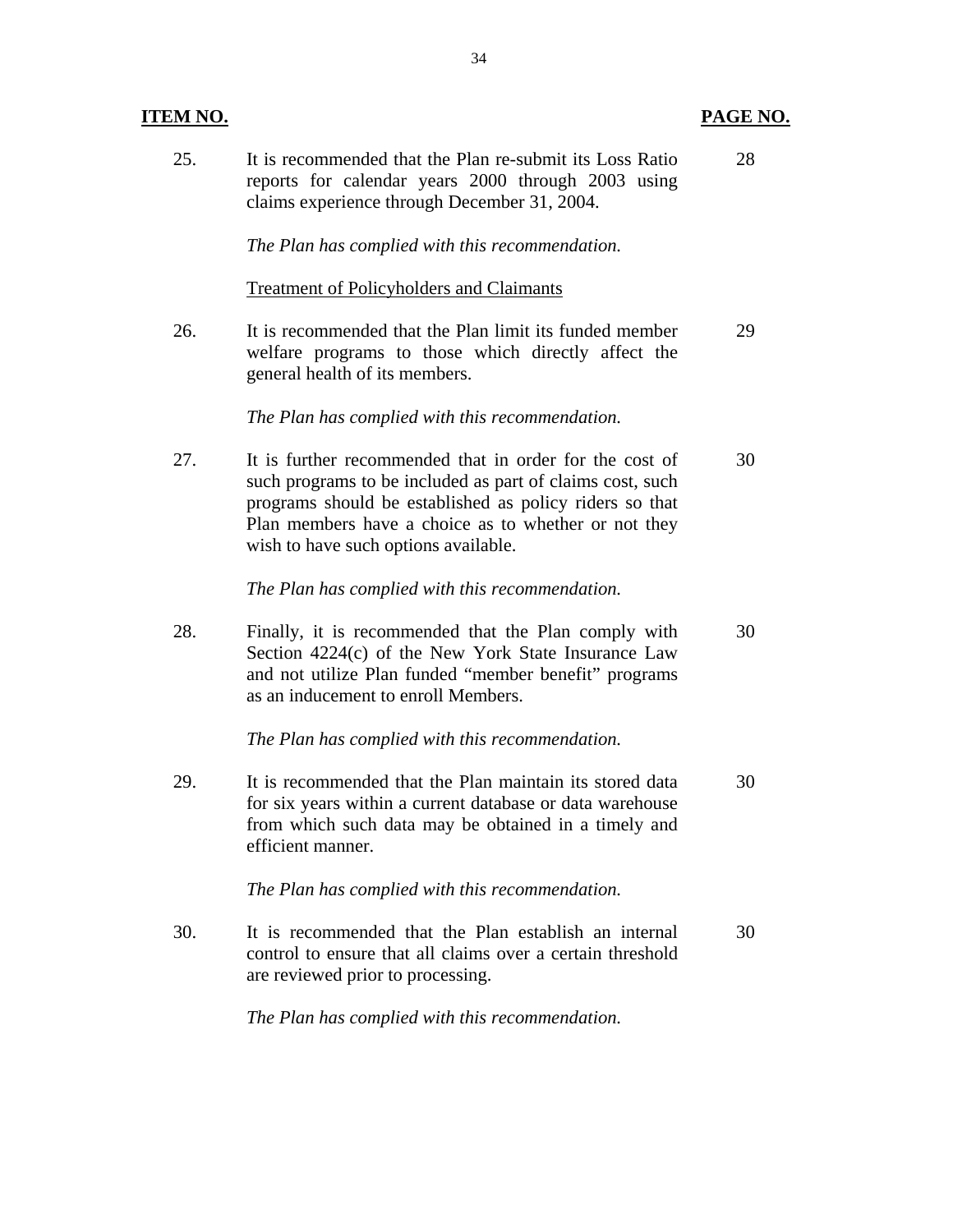### **COMPLIANCE WITH PRIOR REPORT ON EXAMINATION – APPENDIX B - INFORMATION SYSTEMS REVIEW**

The prior report on examination, as of December 31, 2003, contained the following twenty-two (22) recommendations pertaining to a review of the Plan's Information Systems.

#### **ITEM NO. PAGE NO.**

51

#### Logical Security Controls (UNIX)

permission to this file only to system administrators. 1. It is recommended that Management use the Shadow option for all UNIX servers that house critical applications, such as Lawson and Facets. This feature would allow the company to store passwords for the system in an undisclosed location – where a user with basic knowledge of UNIX would not be able to locate it. It is also recommended that Management make this Shadow file readable and writeable only by individuals with access to the Root account. It is recommended that, at a minimum, management remove world readable permissions from the /etc/passwd file and grant Lastly, it is recommended that management review access to all application source, object and data files to ensure proper permissions have been set for access.

*The Plan has complied with this recommendation.* 

Logical Security Controls (UNIX) Password Standards 52

2. It is recommended that a minimal standard as follows: MinLength = 6, MaxAge = 60, MaxTry = 5, MinAge = 7, complexity set to alpha and numeric.

*The Plan has complied with this recommendation.* 

3. It is recommended that the root login be locked to the console. 52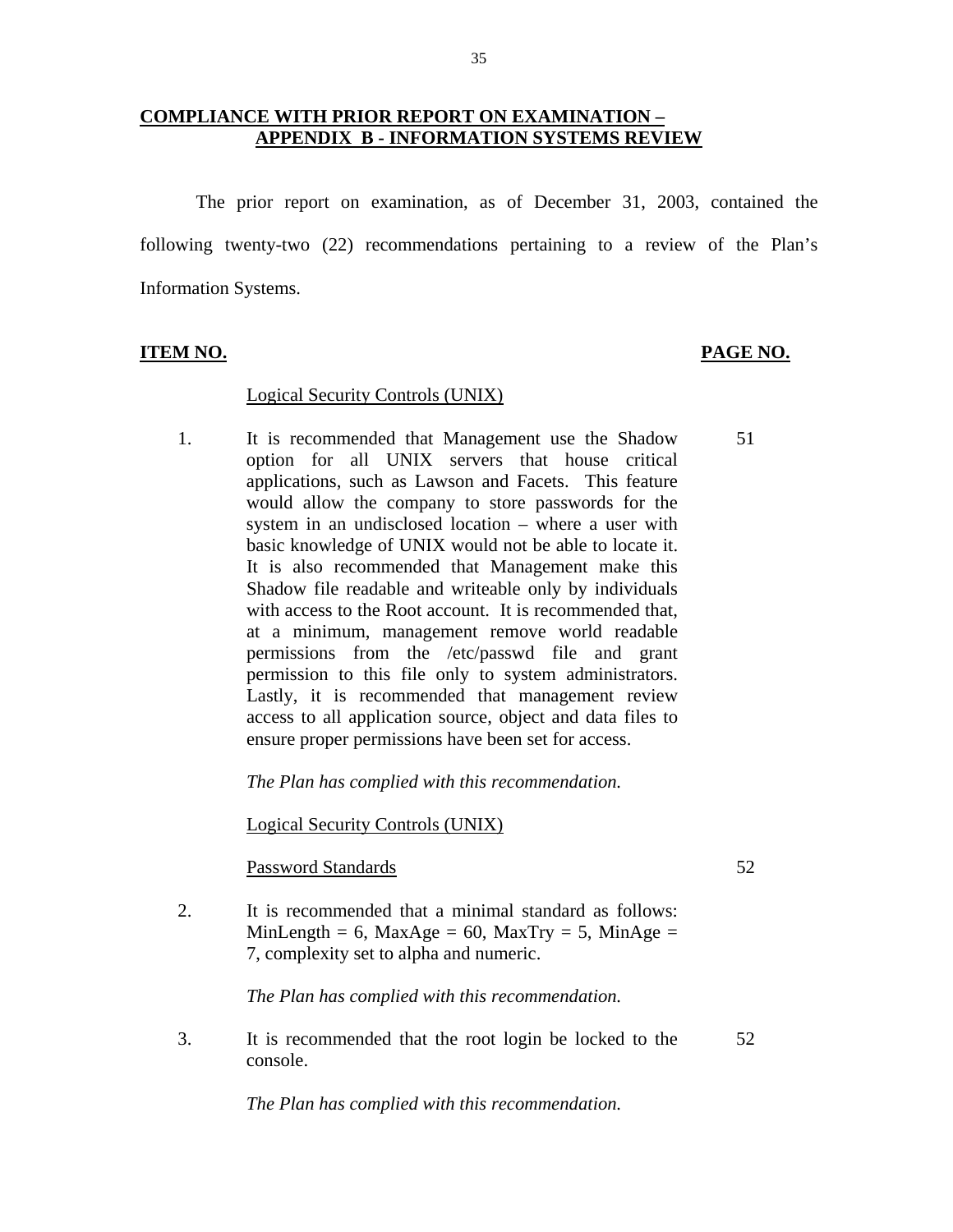| TEM NO.          |                                                                                                                                                                                                                                                        | PAGE NO. |
|------------------|--------------------------------------------------------------------------------------------------------------------------------------------------------------------------------------------------------------------------------------------------------|----------|
| $\overline{4}$ . | It is recommended that auditing be turned on for security<br>changes and user logons (success and failure).                                                                                                                                            | 52       |
|                  | The Plan has complied with this recommendation.                                                                                                                                                                                                        |          |
| 5.               | It is recommended that developers not have root access.                                                                                                                                                                                                | 52       |
|                  | The Plan has complied with this recommendation.                                                                                                                                                                                                        |          |
| 6.               | It is recommended that only a select few valid accounts<br>have the ability to SU to root as necessary.                                                                                                                                                | 53       |
|                  | The Plan has complied with this recommendation.                                                                                                                                                                                                        |          |
| 7.               | It is recommended that a user timeout be set to a<br>reasonable level (5-20 minutes).                                                                                                                                                                  | 53       |
|                  | The Plan has complied with this recommendation.                                                                                                                                                                                                        |          |
|                  | <b>FACETS Application Logical Security Controls</b>                                                                                                                                                                                                    |          |
| 8.               | It is recommended that Management require emails with<br>login and password information be sent directly to its<br>users. Additionally, it is recommended that the security<br>and database administrators not be given access to users'<br>passwords. | 53       |
|                  | The Plan has complied with this recommendation.                                                                                                                                                                                                        |          |
|                  | <b>Lawson Application Logical Security Controls</b>                                                                                                                                                                                                    |          |
| 9.               | It is recommended that users be prompted to change their<br>password upon login, as well as on a quarterly basis to<br>ensure that systems security is reinforced.                                                                                     | 54       |
|                  | The Plan has complied with this recommendation.                                                                                                                                                                                                        |          |
| 10.              | It is recommended that the system administrators review<br>the Lawson access control listing periodically to ensure<br>that inappropriate user IDs do not have the capability of<br>accessing sensitive data on Lawson.                                | 54       |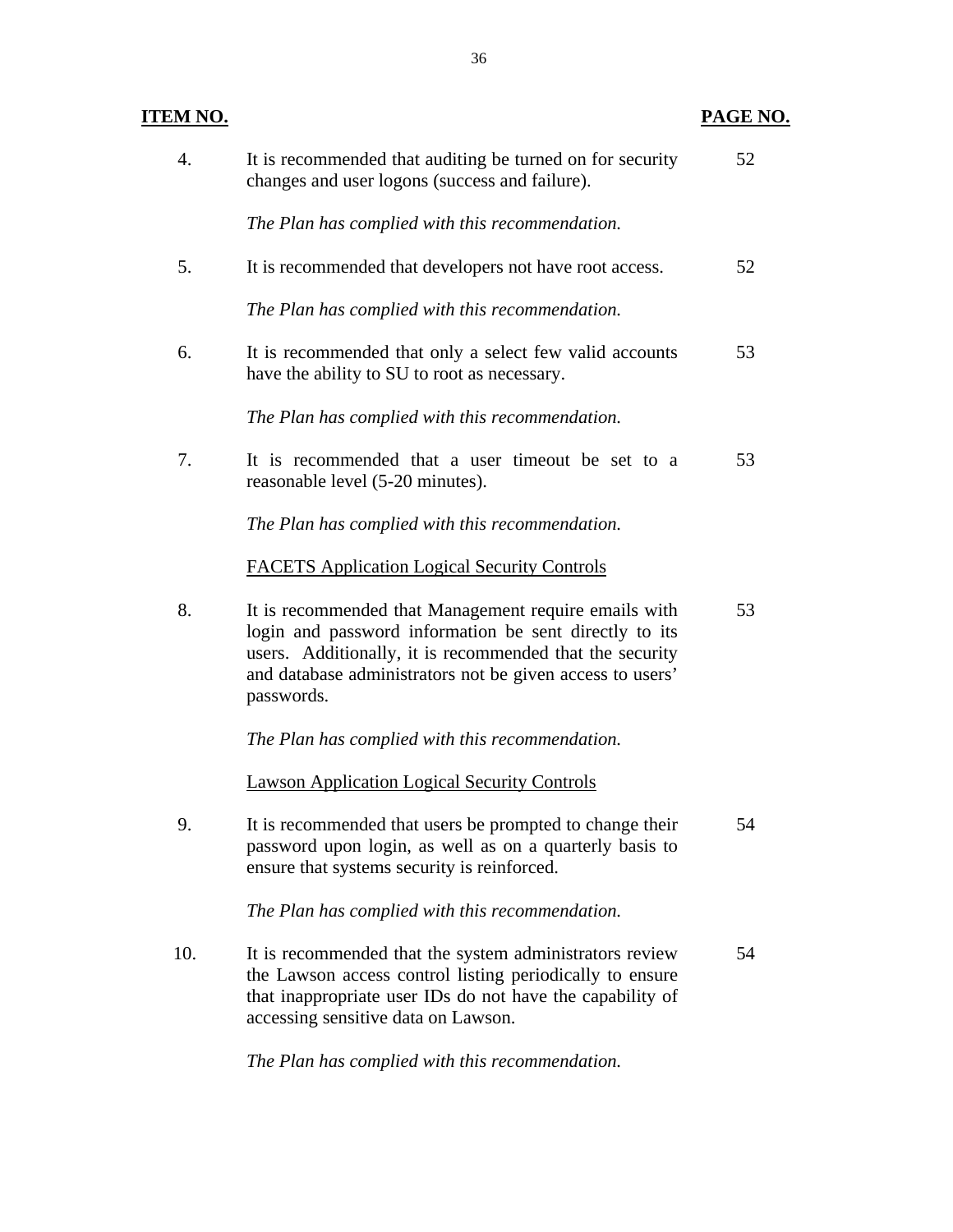## **ITEM NO. PAGE NO.**

|     | <b>FACETS Application Change Management Controls</b>                                                                                                                                              |    |
|-----|---------------------------------------------------------------------------------------------------------------------------------------------------------------------------------------------------|----|
| 11. | It is recommended that Peer Review sign off be required<br>Peer Review Tickets before<br>all<br>database<br>on<br>administrators or Data Center Ops personnel migrate<br>changes into production. | 55 |
|     | The Plan has complied with this recommendation.                                                                                                                                                   |    |
| 12. | It is recommended that a standard Change Management<br>Procedure be adhered to across all divisions of the firm.                                                                                  | 55 |
|     | The Plan has complied with this recommendation.                                                                                                                                                   |    |
|     | <b>Logical Security Controls (Mainframe)</b>                                                                                                                                                      |    |
| 13. | It is recommended that this mainframe user setting be<br>improved upon to tighten up controls around the system.                                                                                  | 57 |
|     | The Plan has complied with this recommendation.                                                                                                                                                   |    |
| 14. | It is recommended that Programmers be removed from<br>Mainframe (RACF) groups that have Update, Control, or<br>Alter access to the production source libraries.                                   | 57 |
|     | The Plan has complied with this recommendation.                                                                                                                                                   |    |
|     | Mainframe Program Change Controls (LRSP and TOPS)                                                                                                                                                 |    |
| 15. | <b>LRSP Claims System</b>                                                                                                                                                                         | 58 |
|     | It is recommended that Management establish a<br>systematic date stamp for the modifications of all critical<br>production libraries.                                                             |    |
|     | The Plan has complied with this recommendation.                                                                                                                                                   |    |
| 16. | <b>TOPS Claims System</b>                                                                                                                                                                         | 58 |
|     | It is recommended that Management ensure that the test<br>environment mirrors the production environment for all<br>critical applications. It is also recommended that                            |    |

Management ensure that all changes are fully stress tested and can handle spikes and fluctuations in volume.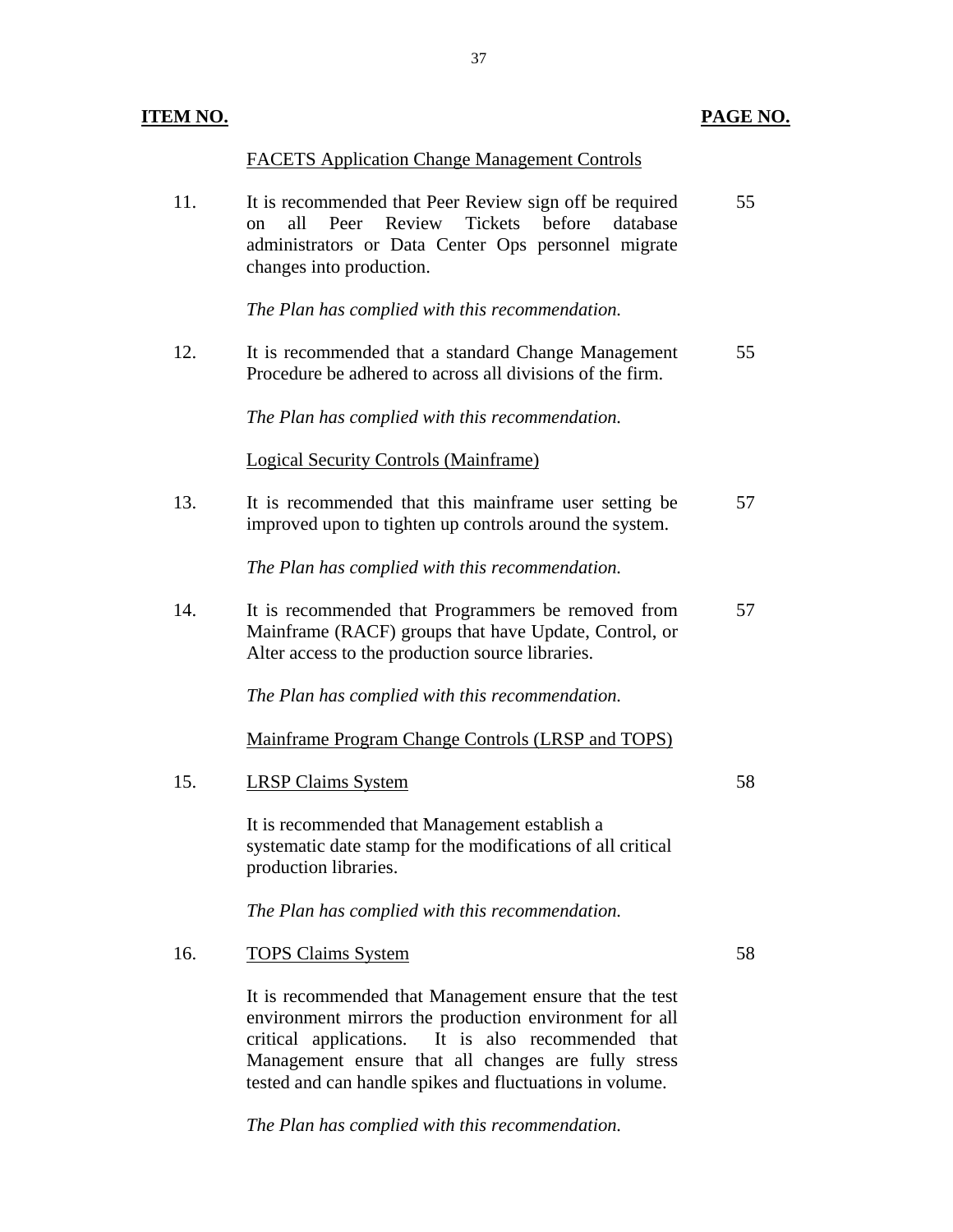| <b>ITEM NO.</b> |                                                                                                                                                                                                                                                                  | PAGE NO. |
|-----------------|------------------------------------------------------------------------------------------------------------------------------------------------------------------------------------------------------------------------------------------------------------------|----------|
|                 | <b>Change Management Policies and Procedures</b>                                                                                                                                                                                                                 |          |
| 17.             | It is recommended that Management establish a better<br>link between the "Service Request Database" and the<br>"Production Turnover Database". This will enable<br>monitoring and the prevention of potential threats of<br>inappropriate changes to production. | 59       |
|                 | The Plan has complied with this recommendation.                                                                                                                                                                                                                  |          |
|                 | <b>Local Area Network Controls</b>                                                                                                                                                                                                                               |          |
| 18.             | It is recommended that the Plan research the installation<br>of virus protection controls on the mainframe.                                                                                                                                                      | 60       |
|                 | The Plan has complied with this recommendation.                                                                                                                                                                                                                  |          |
| 19.             | It is recommended that a formal daily review/sign-off<br>process be established for the IDS and firewall. This<br>paper trail will serve as evidence that these reviews have<br>been conducted.                                                                  | 60       |
|                 | The Plan has complied with this recommendation.                                                                                                                                                                                                                  |          |
|                 | Wide Area Network (WAN) and Interface Controls                                                                                                                                                                                                                   |          |
| 20.             | Due to known security weaknesses associated with prior<br>versions of PCAnywhere, it is recommended that<br>management upgrade all versions of this software<br>estress to usuaism 10.0 on shows. In addition it is                                              | 61       |

package to version 10.0 or above. In addition, it is recommended that a review be conducted to ensure that all systems with PCAnywhere installed conform to the

*The Plan has complied with this recommendation.* 

policies stated.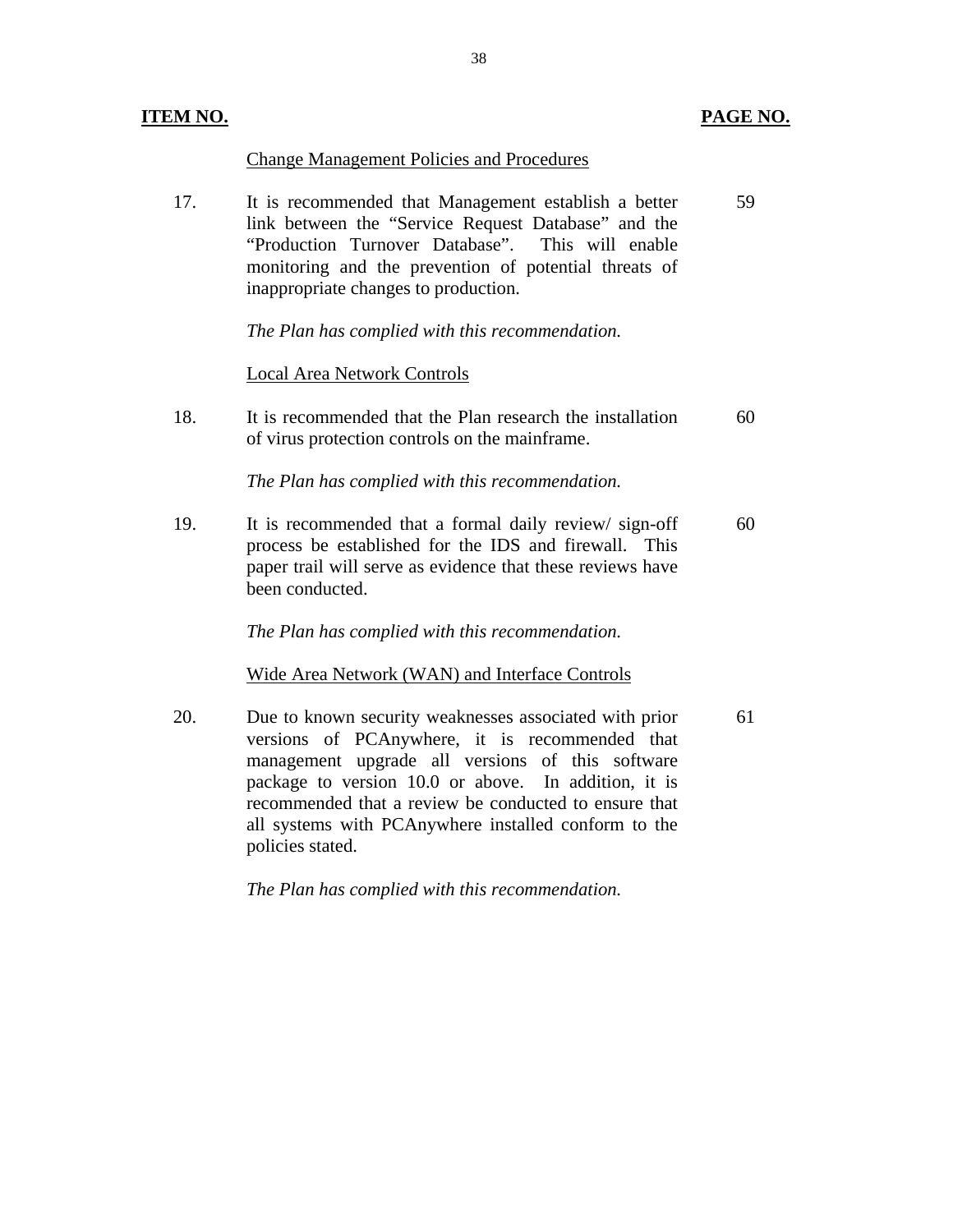## **ITEM NO. PAGE NO.**

#### **Physical Access**

21. It is recommended that Management review access to their data centers and consider removing access to all individuals who are not assigned to the Data Center Operations or Technical Services Department. It is further recommended that management review this access periodically and remove individuals who do not have a business need to enter the facility.

> Upon reviewing the examiner's recommendation, management took certain corrective action, such as, reducing the number of non-operational staff with access to the data center.

#### *The Plan has complied with this recommendation.*

#### **Business Continuity**

22. It is recommended that Management perform a full Business Impact Analysis to prioritize the recovery of critical business processes and fully integrate the Business Continuity Plan with the Disaster Recovery plan. This Analysis should include scheduling and performing regular tests of the Business Continuity Plans in conjunction with Disaster Recovery testing. Additionally, all plans should be updated at least annually.

*The Plan has complied with this recommendation.* 

62

62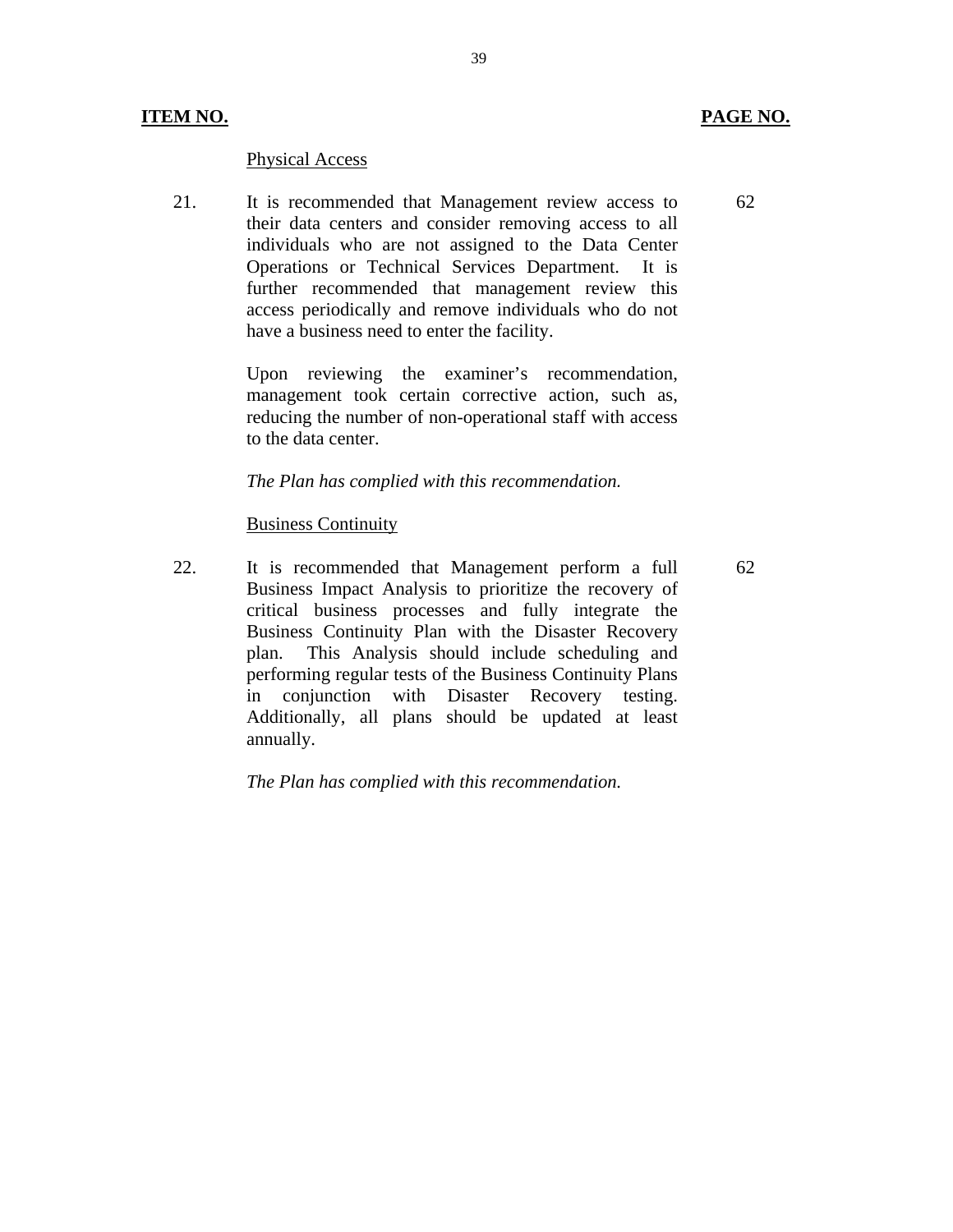### **8. SUMMARY OF COMMENTS AND RECOMMENDATIONS**

### **ITEM** PAGE NO.

16

#### A. Holding Company System

It is recommended that the Plan comply with Section 1505(d)(3) of the New York Insurance Law and file with this Department an administrative service agreement for any affiliate for which the Plan renders services on a regular or systematic basis.

The Plan subsequently filed its administrative services agreement with Excellus Ventures, Inc. with the Department on July 6, 2009. The Department issued a "no objection" letter relative to such administrative services agreement on September 8, 2009.

#### **Information Systems**

B. Information Systems<br>It is recommended that the Plan continue to take steps to mitigate the risks and areas of concern as noted by the examiners relative to its Information Technology section. 20

26

#### **Claims Unpaid**

C. Claims Unpaid<br>It is recommended that the Plan revise its claims reserve methodology to provide for the establishment of its unpaid claim reserves at levels within a reasonable range. . It is further recommended that the Plan demonstrate to the Department what proactive checks and measures it will institute to ensure that its unpaid claim reserving methodology will be adequate, but not excessive.

> Similar recommendations were included within the prior Report on Examination.